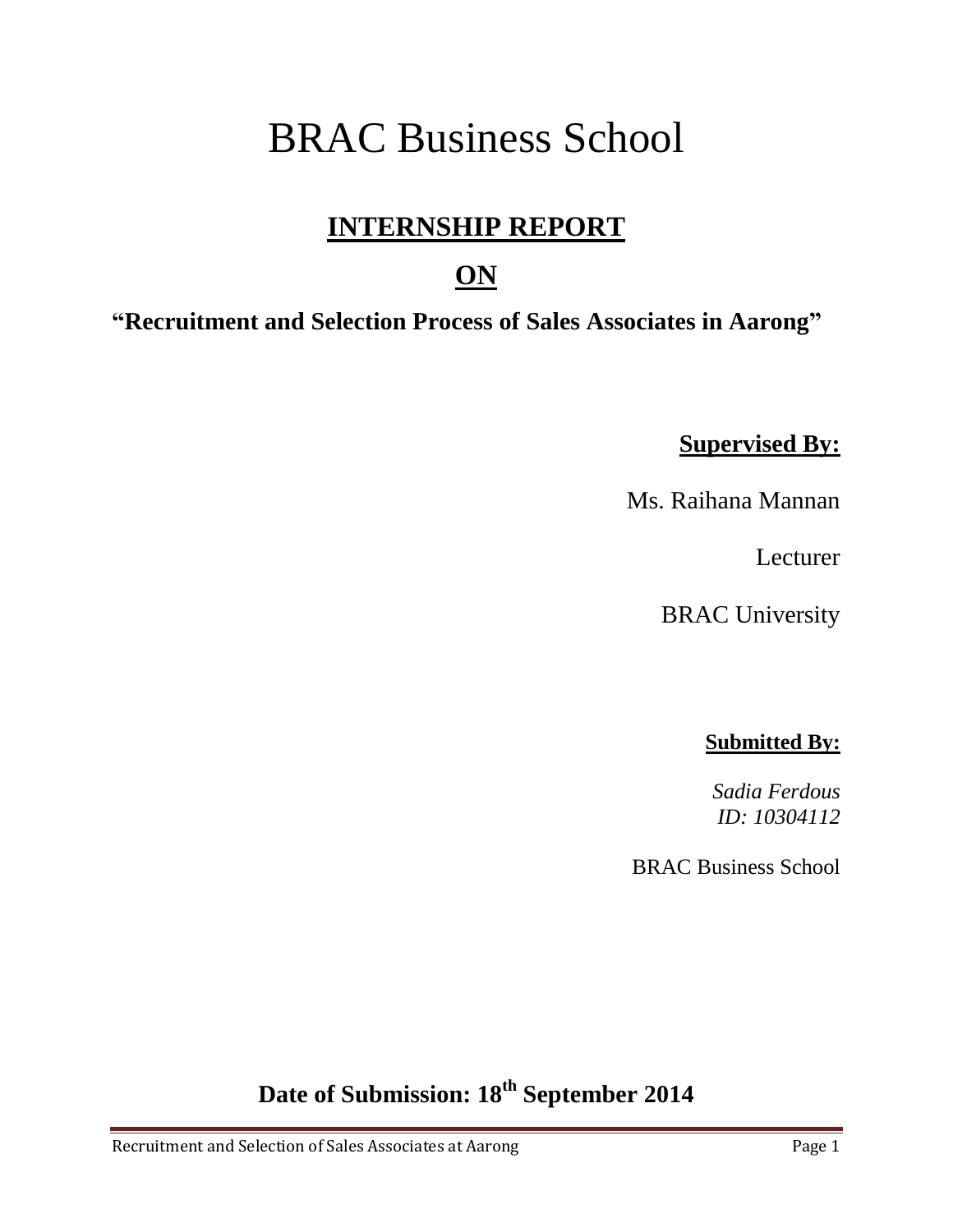September 18, 2014

Raihana Mannan Lecturer BRAC University 66 Mohakhali, Dhaka-1212 Dear Miss,

The report on "The Recruitment and Selection Process of Sales Associates in Aarong" is written in concern of the internship program which includes a detailed explanation from the sight of the experiences that I have practically gone through during my internship. This report is the inevitable part of the program and assigned in the beginning of the semester which reflects on the learning and knowledge gained throughout the internship tenure.

The practical experience while working in the organization linking to the academic knowledge helped the report to fulfill its objectives. It aimed to clarify the concept of recruitment and selection process in organizations and make an analysis of the concept in terms of Aarong"s sales workforce. This analysis benefitted me to enhance my understandings. Not only that, the opportunity to convey findings and recommendations in the report represents critical analysis which will be helpful for future course works.

I am thankful to you for allowing me to choose the topic and prepare this report on it. I tried my best to deliver this report with all the relevant information and facts.

Sincerely Yours, Sadia Ferdous ID: 10304112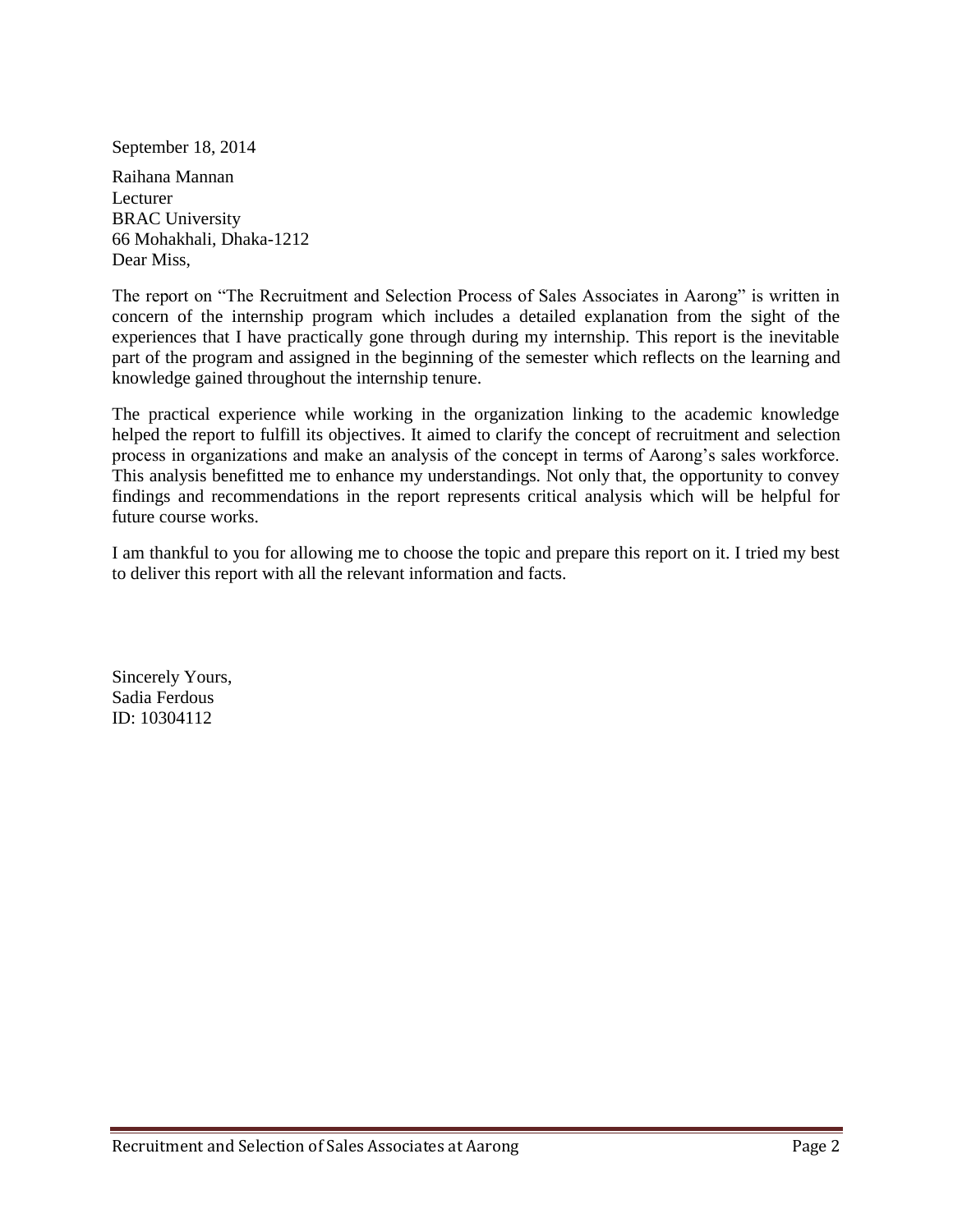### **Acknowledgement**

At first I would like to pay my endless gratitude from the bottom of my heart to the Almighty ALLAH who made each step successful and helped me out in any kind of crisis.

Then I would like to convey my gratitude to Mrs. Raihana Mannan who has been supported me in the process of preparing my internship report on "The Recruitment and Selection of Sales Associates in Aarong". She was always helpful and kind. I would also like to thank Carrier Service Office (CSO) of BRAC University for their support.

From the HR Department of Aarong, I would like to thank Tahmina Hossain, Sanjida Sultana and Md. Abul Hasan for their continuous assistance to learn more about Aarong.

Then last but not the least I would like to thank my parents and family members for supporting me from the beginning to till and of my work.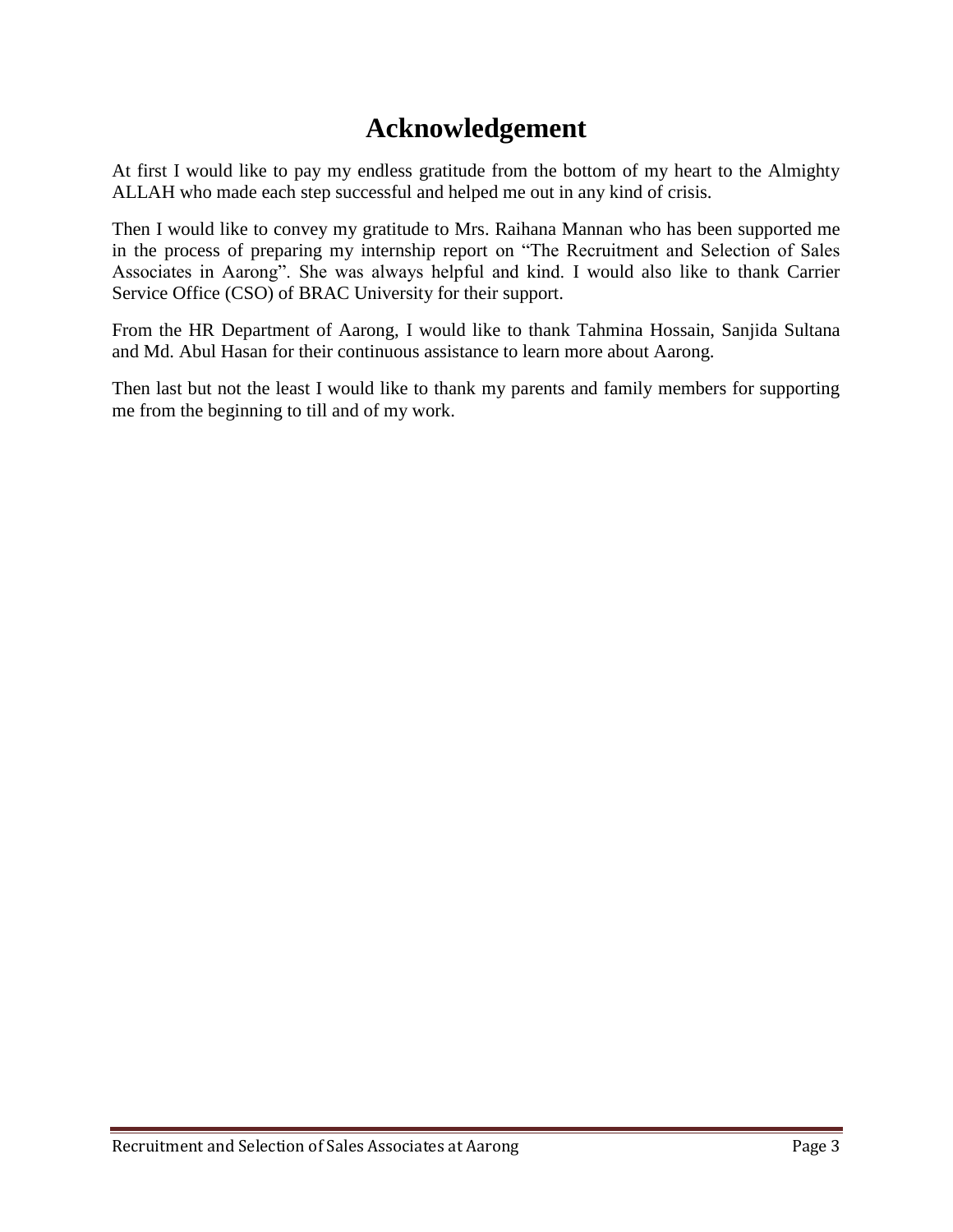# **Table of Contents**

| Serial no.       | <b>Title</b>                                     | Page no. |
|------------------|--------------------------------------------------|----------|
|                  | <b>Executive Summary</b>                         | 6        |
|                  | <b>Organization:</b>                             |          |
|                  | <b>Introduction</b>                              | 7        |
|                  | <b>History</b>                                   | 8        |
|                  | <b>Naming And Logo</b>                           | 9        |
|                  | <b>Outlets</b>                                   | 10       |
|                  | <b>Product Offering</b>                          | 11       |
|                  | <b>Organogram/Operational Network</b>            | 13       |
|                  | <b>Vision for the future</b>                     | 15<br>16 |
|                  | <b>Values</b>                                    |          |
|                  | The Job                                          | 17       |
|                  | <b>Description/Nature of the Job</b>             | 17       |
|                  | <b>Specific Responsibilities of the Job</b>      | 17       |
|                  | <b>Different Aspects of the Job</b>              | 20       |
|                  | <b>Critical Observation</b>                      | 21       |
|                  |                                                  | 21       |
|                  | <b>Summary</b>                                   | 22       |
|                  | <b>Description of the Project</b>                | 22       |
|                  | <b>Objective of the Project</b>                  | 22       |
|                  | <b>Methodology</b>                               | 22       |
|                  | <b>Limitation</b>                                | 23       |
| <b>Chapter 1</b> | <b>Literature Review</b>                         | 24       |
|                  | 1.1 Recruitment                                  | 24       |
|                  | 1.2 Selection                                    | 24       |
|                  | 1.3 Steps of Staff recruitment and Selection     | 24       |
| <b>Chapter 2</b> | <b>Recruitment of Sales Associates in Aarong</b> | 31       |
| <b>Chapter 3</b> | <b>Analysis</b>                                  | 37       |
| <b>Chapter 4</b> | <b>Recommendation</b>                            | 39       |
| <b>Chapter 5</b> | <b>Conclusion</b>                                | 40       |
|                  | <b>Reference</b>                                 | 41       |
|                  |                                                  |          |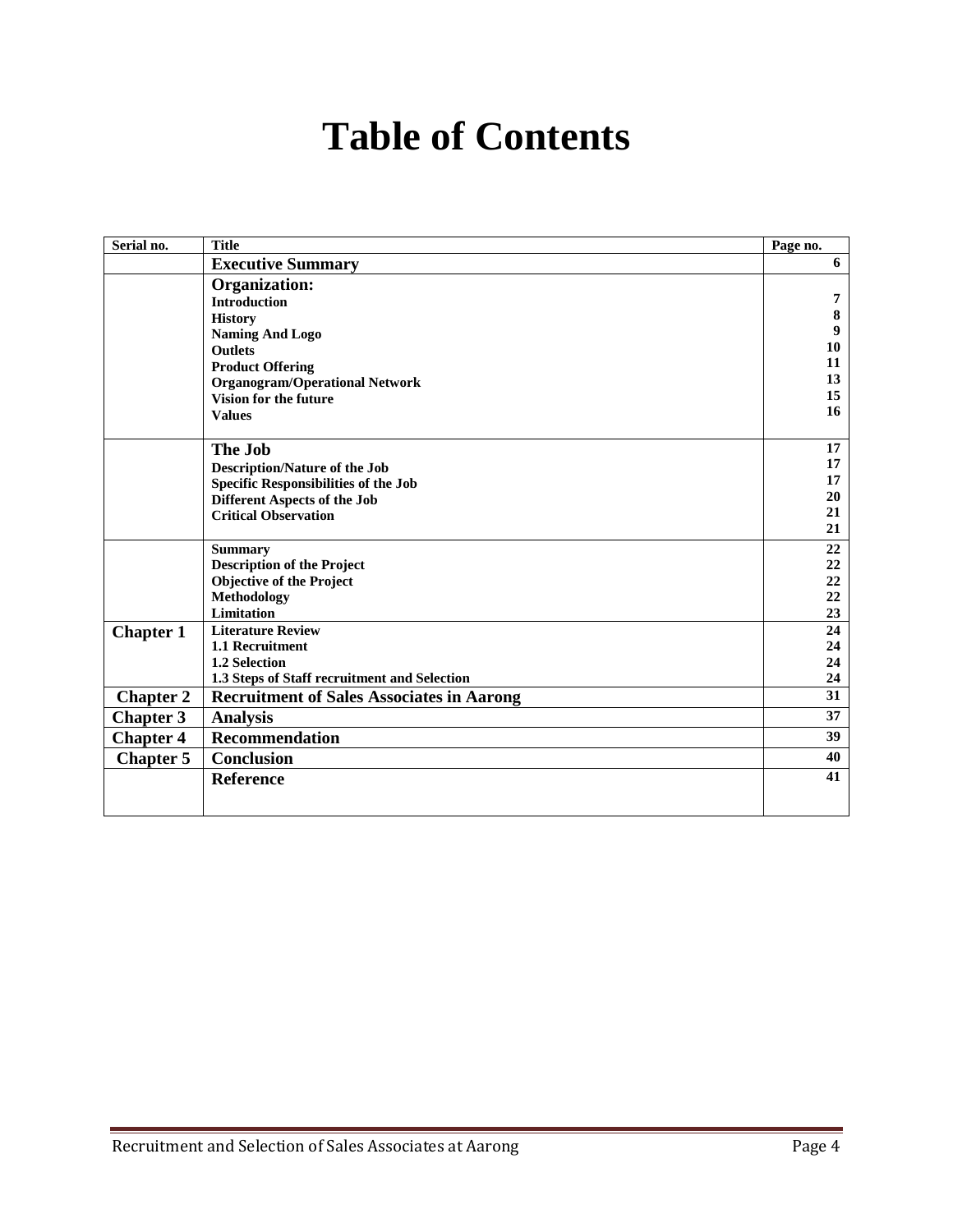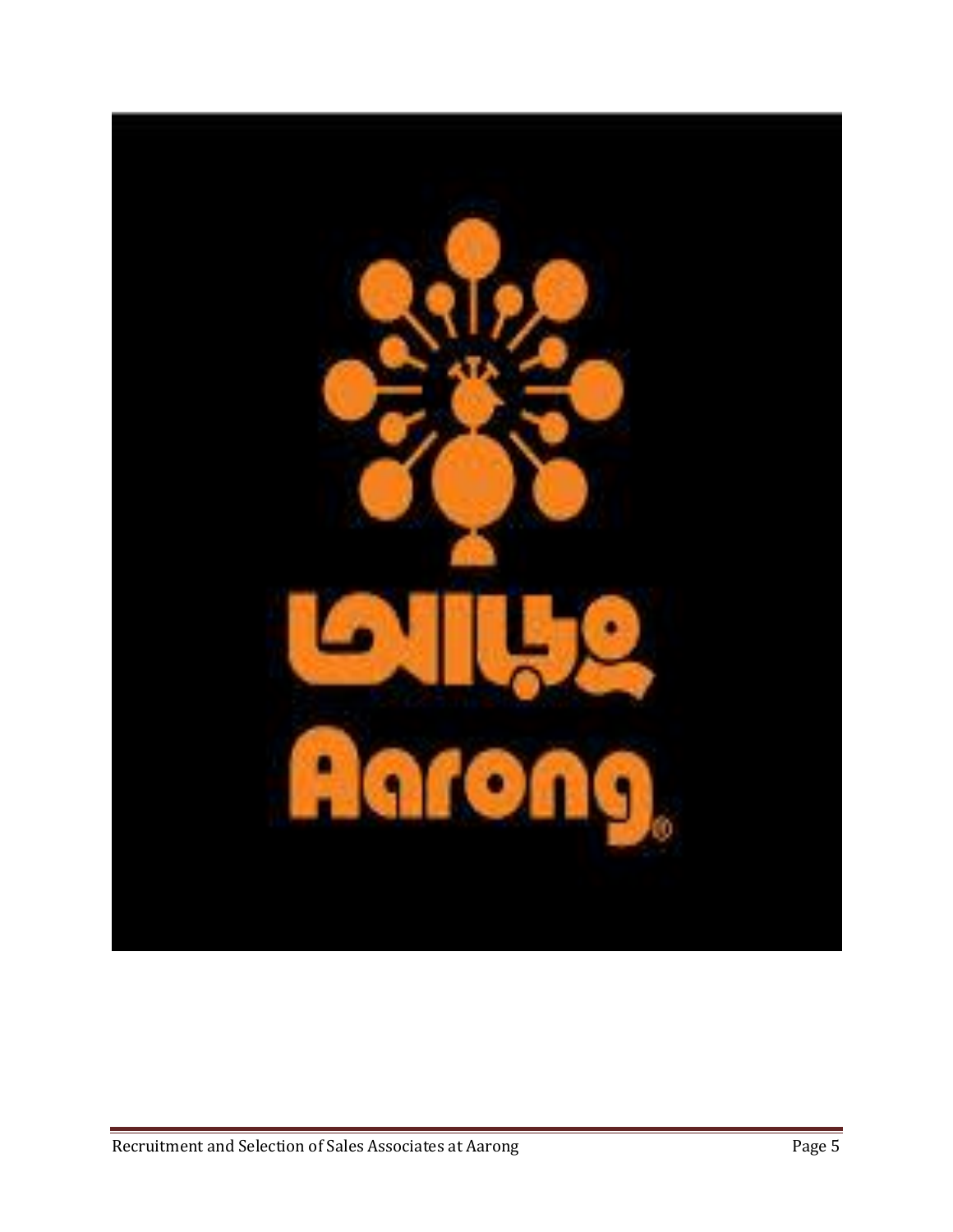# **Executive Summary**

The purpose of this report is to put a light on the "Recruitment and Selection of Sales Associates in Aarong". We all know that, Aarong is one of the most popular retail chain organization and leading fashion house of Bangladesh. To run this huge organization Aarong needs huge number of qualified and diverse employees and to manage this large number of employees it has Human Resource Department (HR Department) which performs all the human resource management activities.

As I did my internship in the HR department of Aarong and I was assigned some responsibilities which were mostly related to the recruitment and selection of sales associates in Aarong, so I choose to write my internship report mainly based on this issue. The first chapter described the basic information about Aarong through mentioning the history, product offerings, mission, vision, goals, values and operational network of Aarong accordingly. Then comes the job part of the report which contains description/nature of the job, different aspects of job performance, description of specific responsibilities which I was assigned during my internship period and some critical observation which is mentioned based on my experience in Aarong. After that the project part which is the most crucial part of my report comes forward which is the project part, named "Recruitment and Selection of Sales Associates in Aarong". This part starts with a small summary of the project followed by objective of the report, methodology and limitations. The main body part of the project describes three things, first come the literature review, which contains definition of recruitment and selection along with steps followed in recruitment and selection process; and then comes the second section of project which contains a detailed description of steps followed in recruitment and selection process by Aarong. Then the third section which thoroughly analyze the project, based on literature review and recruitment and selection process of Aarong, along with some recommendations. Finally in conclusion the report closed by focusing on some good practices of Aarong during recruitment and selection of sales associates.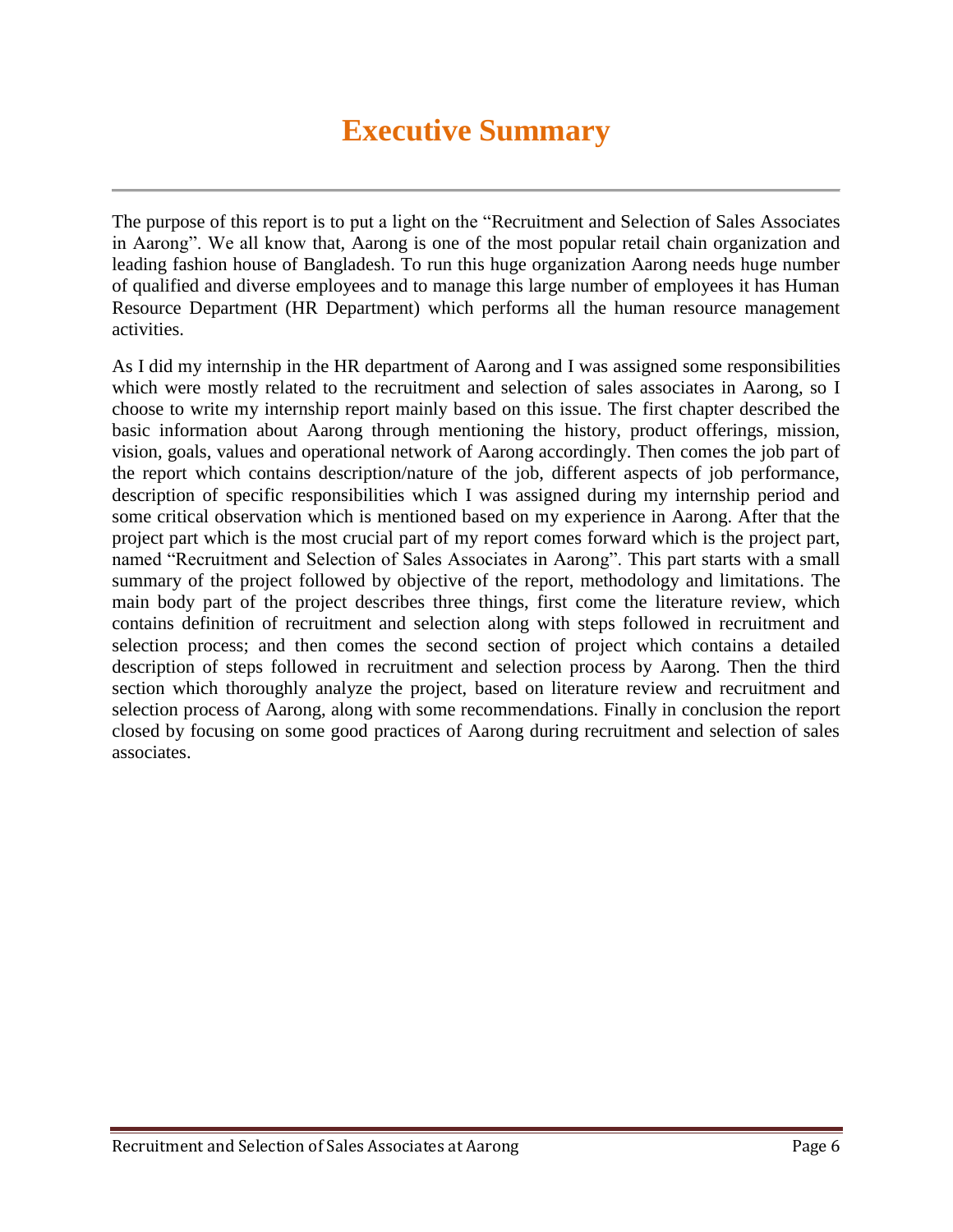#### **INTRODUCTION**

Aarong is more than a leading fashion house in Bangladesh, it is a pioneer name and reflection of Bangladeshi heritage and tradition. Aarong is an organization that is dedicated to bring about positive changes in the lives of disadvantaged artisans and unprivileged rural women. Promoting traditional products from Bangladesh and opening its doors to the world so their products can be exported. Aarong is one of the social enterprises of BRAC, which has started its journey in 1978 with the purpose of creating economic opportunity for disadvantaged artisans and rural women through the revival and promotion of their traditional handicrafts. The principal of Aarong is to provide a stable and gainful source of employment for the under privileged rural artisans, lift up the traditional identity and the commitment of quality service and by following this principal Aarong has come to this leading position.

Aarong's reach has spread from where it started, Manikganj, to the rest of the country. From a single shop, Aarong has grown into one of Bangladesh's biggest retail chains offering one-stop shopping experience through 13 stores spread across the major metropolitan areas of the country - in Dhaka, Chittagong, Khulna and Sylhet by various product categories from clothing to household items, gifts and fashion accessories to children"s toys, ethnic wear to beautiful crafts, from silks, handloom cotton, Endi to Terracotta, bamboo, jute and much more. Currently Aarong supports over 65, 000 Bangladeshi artisans of whom 85 percent are women, throughout the country. Through a network of 637 production sub-centers under the 13 production centers and Aarong has developed a platform for the underprivileged artisans where they can utilize their indigenous skills to earn a living. As a result it is directly benefiting around 320,000 people.The enterprise has over 2300 people employed among them 60% are women. Aarong is also representing Bangladeshi culture to the outside world. This organization has export market since 1984. Aarong exports their products to Italy, U.K., Spain, Canada, Japan, Australia etc. 85% of the buyers of export market are leading fair trade buyers and 15% of the buyers are commercial buyers. The rich tradition of Bangladeshi craft and folk art returned to prominence through Aarong, which, for over 34 years, has been creatively blending traditional and ethnic craft-silks with contemporary styles and trends.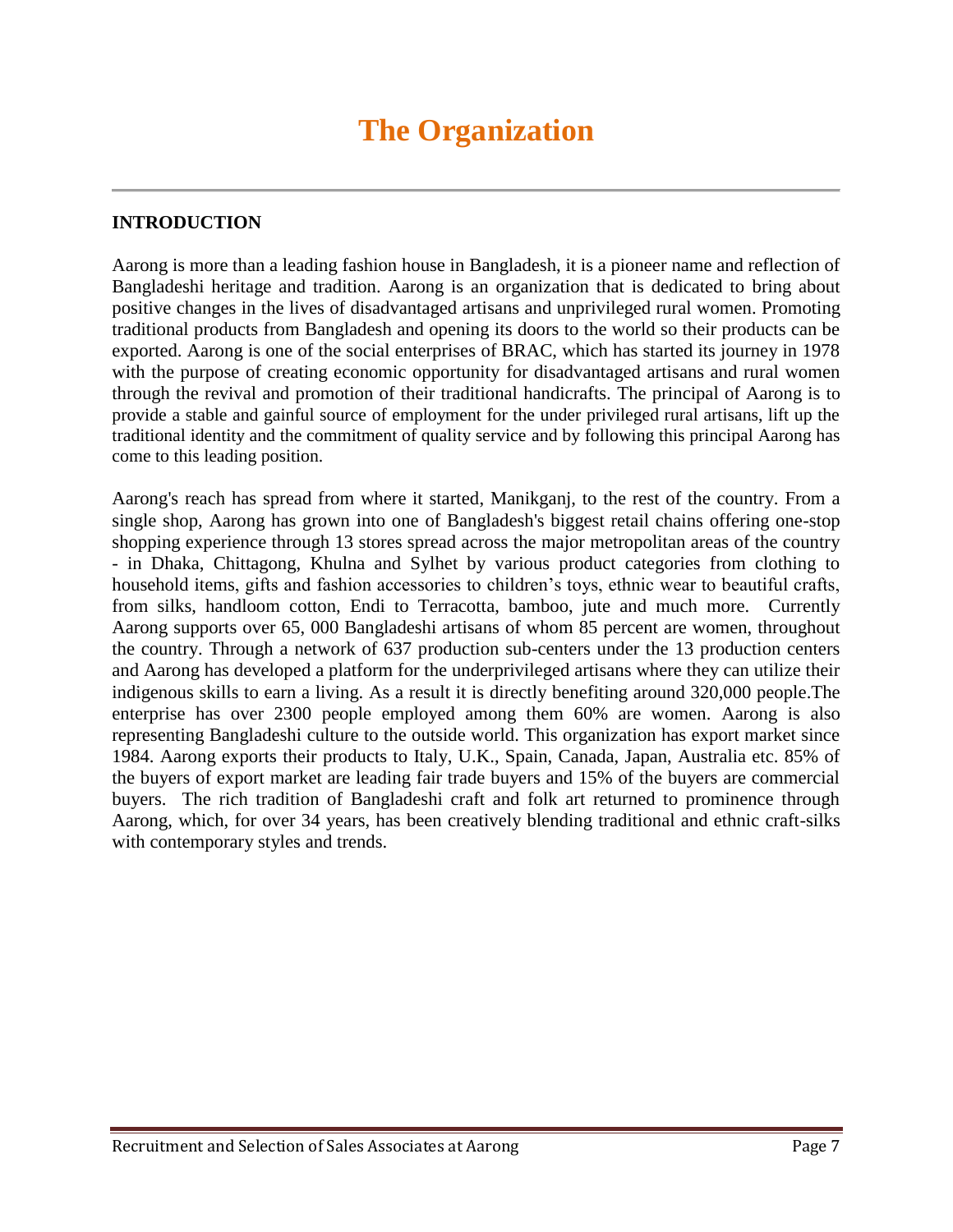#### **HISTORY**

As Aarong is one of the social enterprises of BRAC, so to describe the history of Aarong, I should start from "BRAC" which started its journey in 1972. Initially, the main goal of BRAC was to serve as a relief operation committee for a specific period of time but gradually they understood that providing limited relief to the rural people was not enough to remove their poverty permanently. After the end of relief programme BRAC realised that, women were the most disadvantaged groups in poor rural communities. So in order to empower those women and to create an alternative opportunity of income BRAC started its sericulture project in 1978 under the leadership of the late Ayesha Abed, who was the former Executive Assistant Director of BRAC. The project has provided support to women in the rural areas of Manikganj and Jamalpur in producing high quality silk and traditional hand-stitched Nakshikatha accordingly. However, gradually they realised that the buyer of their products were not sufficient for the lack of proper platform to market their items. Then BRAC took the initiative to create a platform for those women so that they could sell their products to urban people; as a result they launched "Aarong" in 1978 to create a linkage between rural poor and urban retailers. However, after the death of Ayesha Abed, the Ayesha Abed Foundation was established by her family members in 1982 to continue her project operation. AAF was founded to gather and organize the both skilled and unskilled artisans from the different Village Organizations across the country to provide them training and employment. Now the foundation currently has 13 centres and 637 sub- centres spread across this country. Both Aarong and AAF also encouraged the independent producers to organise other artisans of their communities and to have a fair trade with Aarong. Currently, there are 800 independent artisans and 30,000 artisans are working with them. In addition, more than 35,000 rural artisans are working at AAF to produce and sell goods to Aarong, which has 13 outlets currently and it has also expand the business outside the country as well which was started from 1987.

#### **Aarong's Timeline**

- 1978 Opened its first retail outlet in Dhaka, Bangladesh
- 1982 Established the Ayesha Abed Foundation, a network of production centres
- 1983 Opened a retail outlet in Chittagong, Bangladesh
- 1985 Opened a retail outlet in Sylhet, Bangladesh
- 1987 Entered the export market
- 1995 Opened a retail outlet in Khulna, Bangladesh
- 1999 Participated in its first international fashion show
- 2001 Launched a retail franchise in London, United Kingdom
- 2003 Launched its sub-brand "Taaga", women"s western fusion wear
- $2008$  Celebrated its  $30<sup>th</sup>$  anniversary with an exhibition series and fashion gala
- 2011 Opened its flagship outlet in Uttara, Dhaka, Bangladesh
- 2012 Opened a retail outlet in Comilla, Bangladesh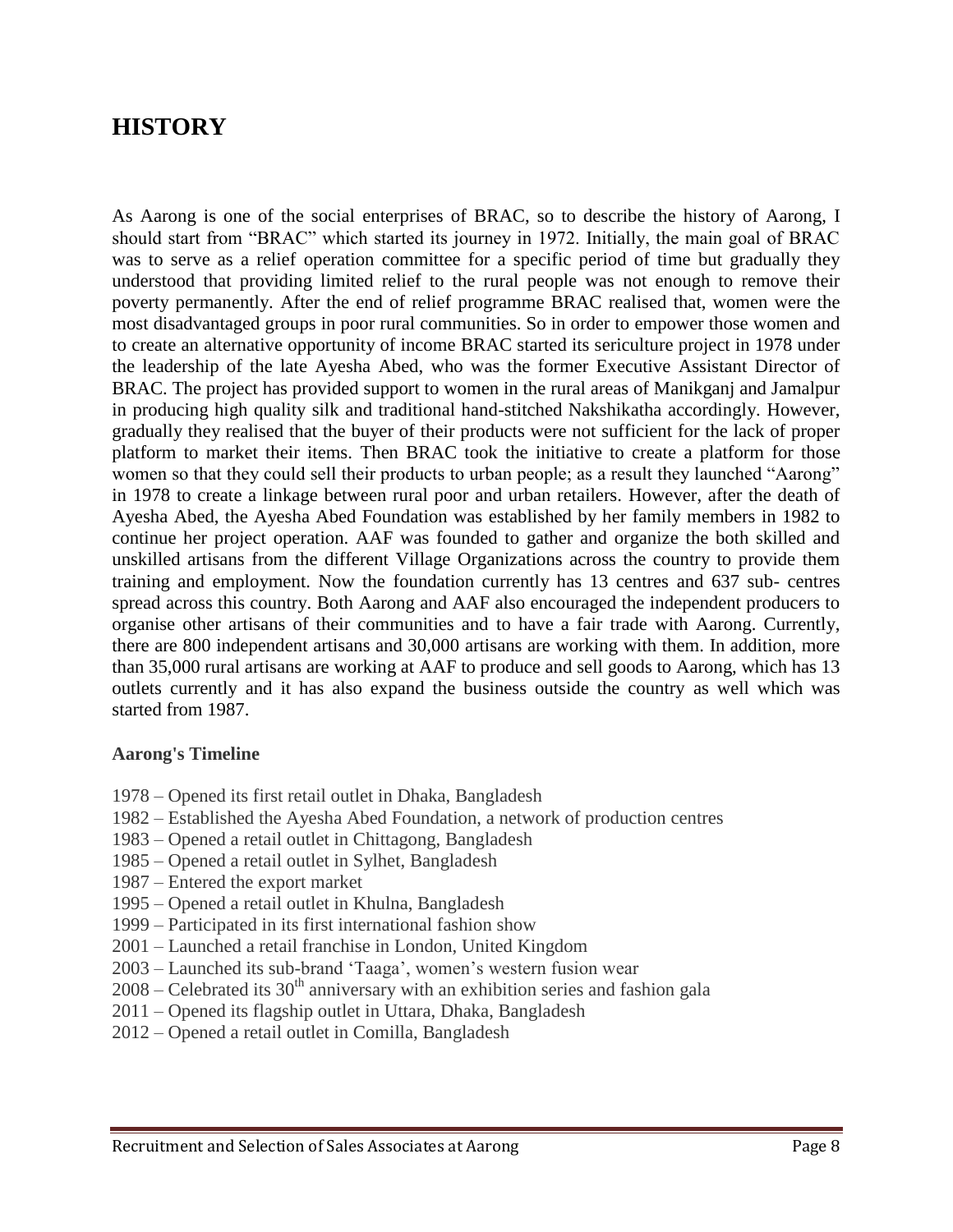### **Naming:**

The word, Aarong "is a Bengali word which means, a village fair". A village fair is a great event in the life of villagers. In a village fair artisans and craftsmen get the opportunity to show their talents and display their handcrafted traditional products for selling. The name Aarong represents the organizations commitment towards promoting traditional Bangladeshi products and designs which are handcrafted by rural artisans and handicraft producers around the country. And the products have the essence of Bangladeshi culture and beauty into every piece. Keeping these thoughts in mind, the organization has named "Aarong".

### **Logo:**

The logo of Aarong is the image of a peacock. It is rally eye catchy and beautiful because of the glowing, luminous, diversified colorful patterns in its tail. Through this logo Aarong communicates that its products are as eye-catching and as unique as a peacock. Moreover, it wants to emphasize on its natural, eco-friendly products through the symbol. There are two colors in the Aarong"s logo. One is black and another is orange. Black represents professionalism and orange represents energy. (Karim, n.d.)



Figure: Logo of Aarong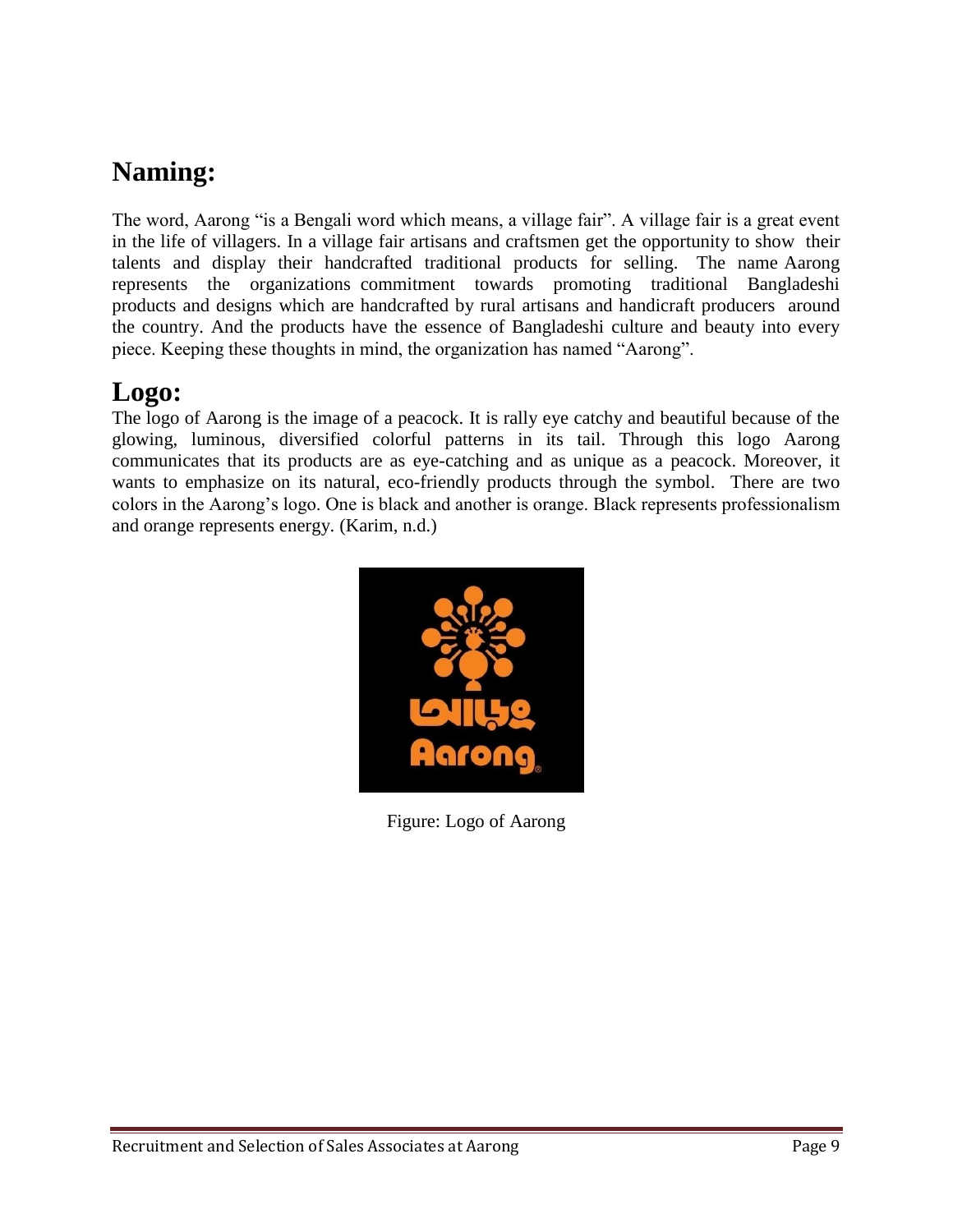### **Outlets:**

Nowdays, Aarong is one of the strongest brand ambassadors for Bangladeshi cultural heritage. At present Aarong has13 Local outlets all over the Bangladesh. Among them 7 outlets are in Dhaka city and rest of them are situated outside of Dhaka. The outlets of Aarong are:

#### **07 in Dhaka**

- **Flagship Outlet, Uttara**
- Dhanmondi
- **Gulshan**
- **Moghbazar**
- **Wari**
- Mirpur
- **Jamuna Future Park**

#### **06 outside of Dhaka**

- Sholashahar, Chittagong
- **Halishahar, Chittagong**<br>Svlhet
- Sylhet
- **Narayangonj**
- $\blacksquare$  Khulna
- Comilla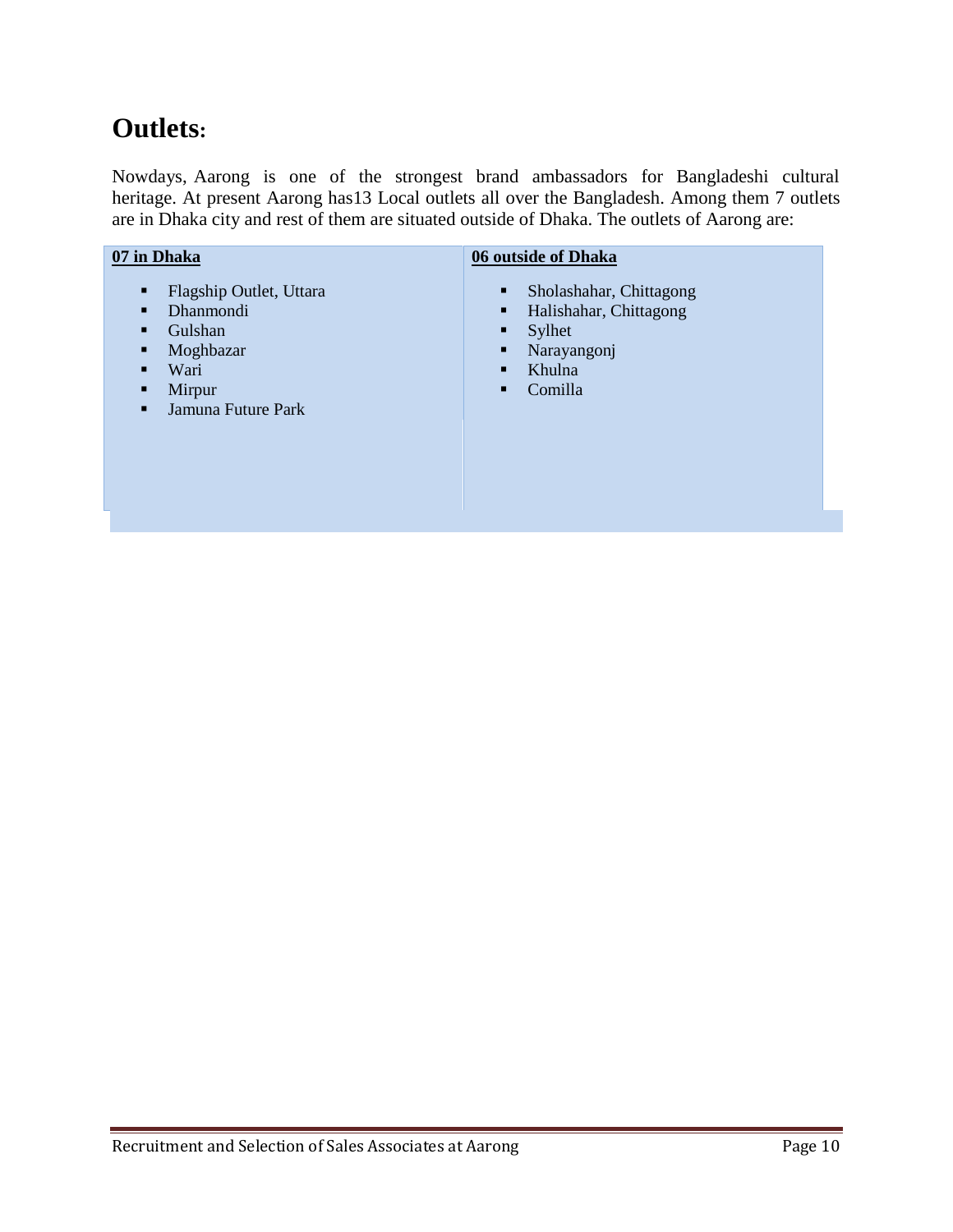### **Products:**

Every single product of Aarong is the reflection of the Bangladeshi culture and tradition. Though, recently it has started to blend between the western and bengali taste in its products, such as Taaga Products. Aarong has more than 100 product lines which covers from traditional to western attire, house hold goods to shoe bags, jewellery and leather accessories which has make customer to buy any kind of deshi products from one retail shop. The creativity and quality of the products has promoted it to the leading position in the fashion and craft industry of this country. The range of product offered by Aarong is as follows:

| <b>TARGET SEGMENT</b> | PRODUCT'S NAME          |  |
|-----------------------|-------------------------|--|
|                       |                         |  |
| Men                   | Traditional             |  |
|                       | <b>Executive shirts</b> |  |
|                       | <b>T-Shirts</b>         |  |
|                       | Fotua                   |  |
|                       | Short kurta             |  |
|                       | Maanja                  |  |
|                       | Stoles/Shawls           |  |
|                       | Sandles                 |  |
|                       |                         |  |
| Women                 | Traditional             |  |
|                       | Weastern                |  |
|                       | Nightwear               |  |
|                       | Shawls/Scurves          |  |
|                       | <b>Showes</b>           |  |
|                       | <b>Bags</b>             |  |
|                       | Fabrics                 |  |
|                       |                         |  |
|                       |                         |  |
|                       |                         |  |
| <b>Children</b>       | Clothes                 |  |
|                       | <b>Toys</b>             |  |
|                       | <b>Books</b>            |  |
|                       | Shoes                   |  |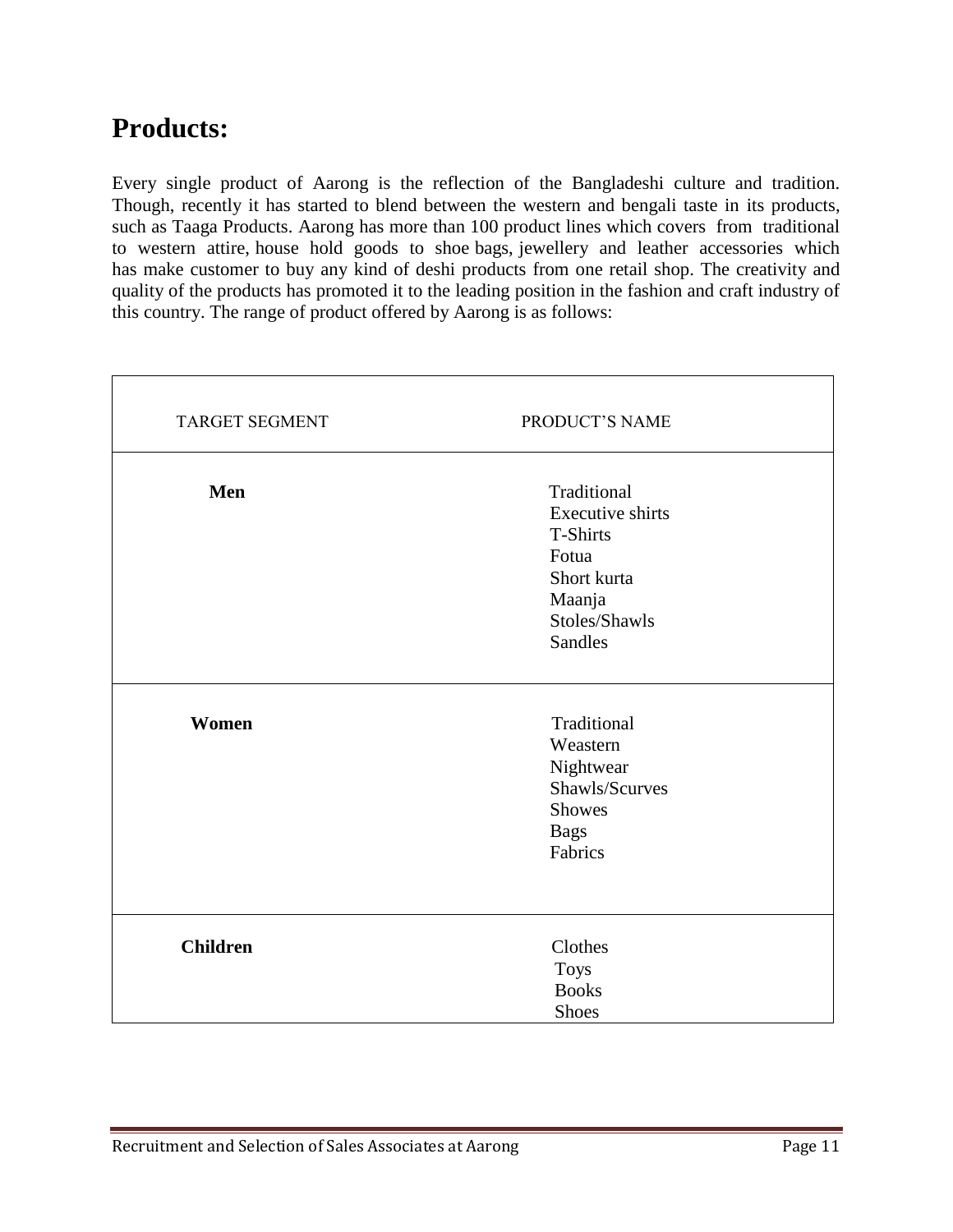| <b>Home Accessories</b>                                                                                                                                                                                                                                                                        | <b>Jewellery Product</b> Leather Product |                                                                                     | <b>Nakshi Kantha</b>                                    |
|------------------------------------------------------------------------------------------------------------------------------------------------------------------------------------------------------------------------------------------------------------------------------------------------|------------------------------------------|-------------------------------------------------------------------------------------|---------------------------------------------------------|
|                                                                                                                                                                                                                                                                                                |                                          |                                                                                     |                                                         |
| Curtain<br>Bed cover &<br>cushions<br><b>Rugs</b><br><b>Table Lamps</b><br><b>Photo Frames</b><br>Coasters<br><b>Napkin Rings</b><br>Mats<br><b>Trays</b><br>Cutlery<br><b>Bowls and Platters</b><br><b>Photo Frames</b><br><b>Bookends</b><br>Hammocks<br><b>Plant Accessories</b><br>Candles | Gold<br>Silver<br>Pearl<br>Others        | <b>Shoes</b><br>Bags/Wallets<br><b>Belts</b><br><b>Boxes</b><br><b>Photo-Frames</b> | Decorative<br>Wall hangings<br>Christmas<br>decorations |
|                                                                                                                                                                                                                                                                                                |                                          |                                                                                     |                                                         |
|                                                                                                                                                                                                                                                                                                |                                          |                                                                                     |                                                         |

# **Home Wares, Furniture, Others:**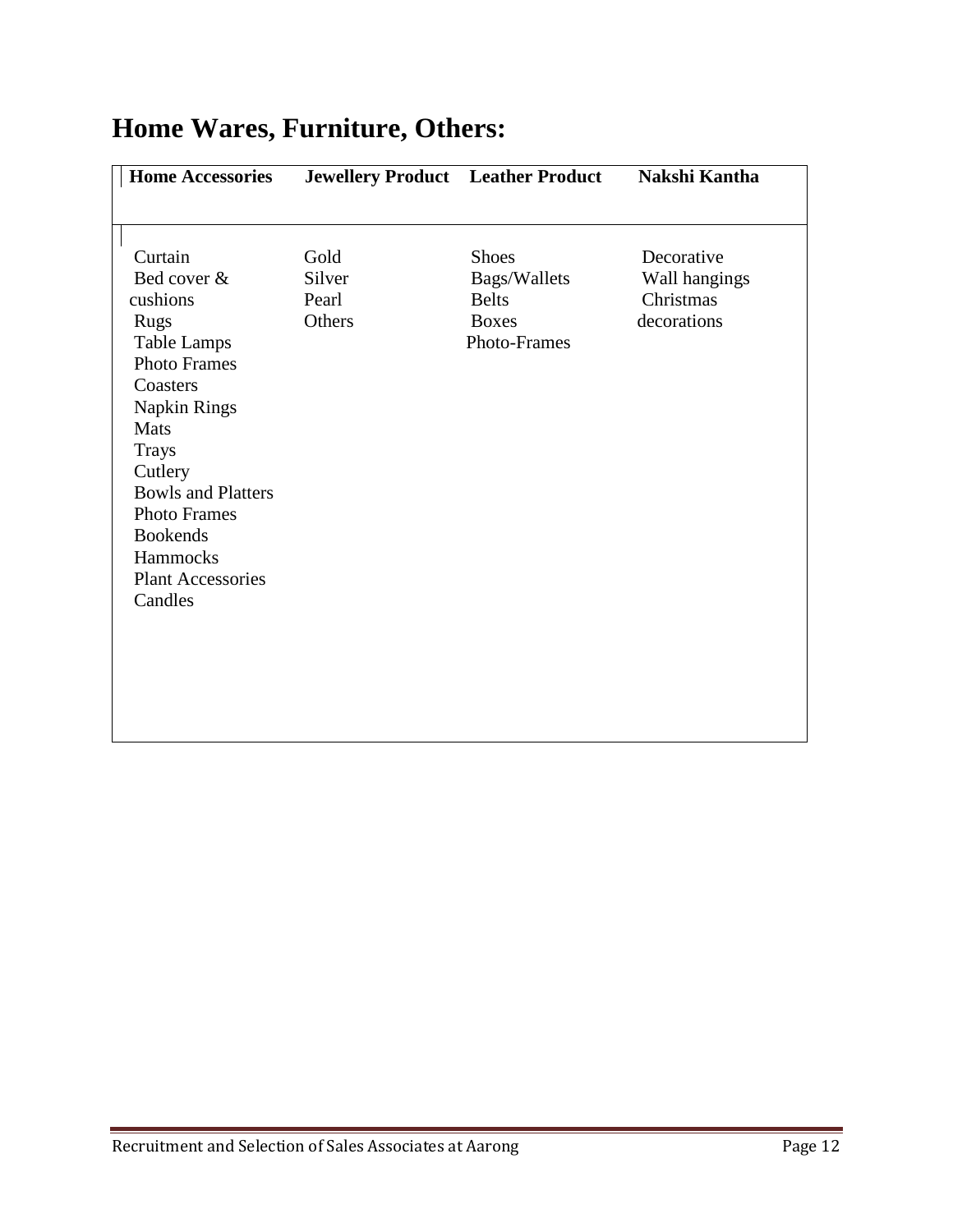# Aarong Organogram

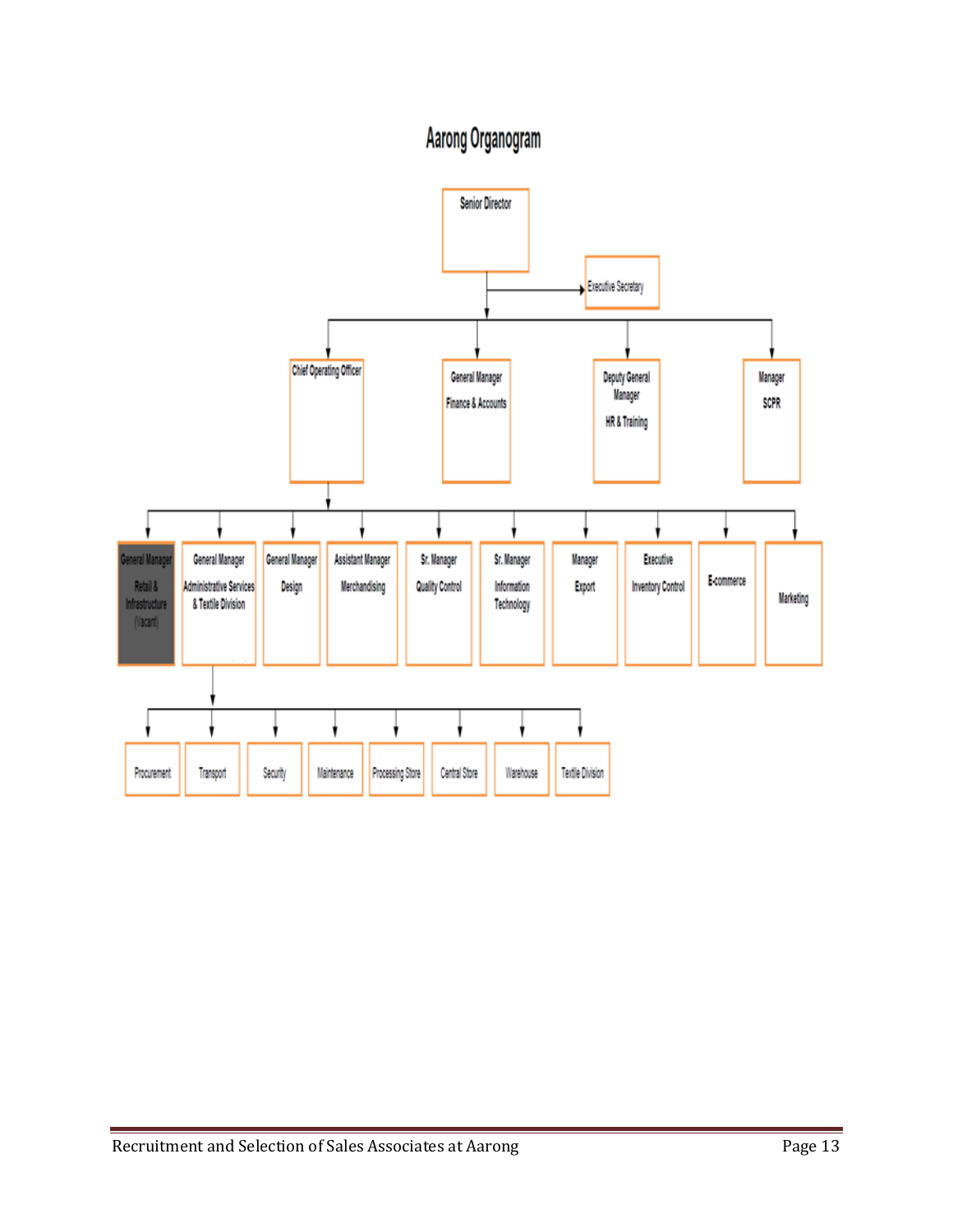# **Operational Network/Organogram Outlet**

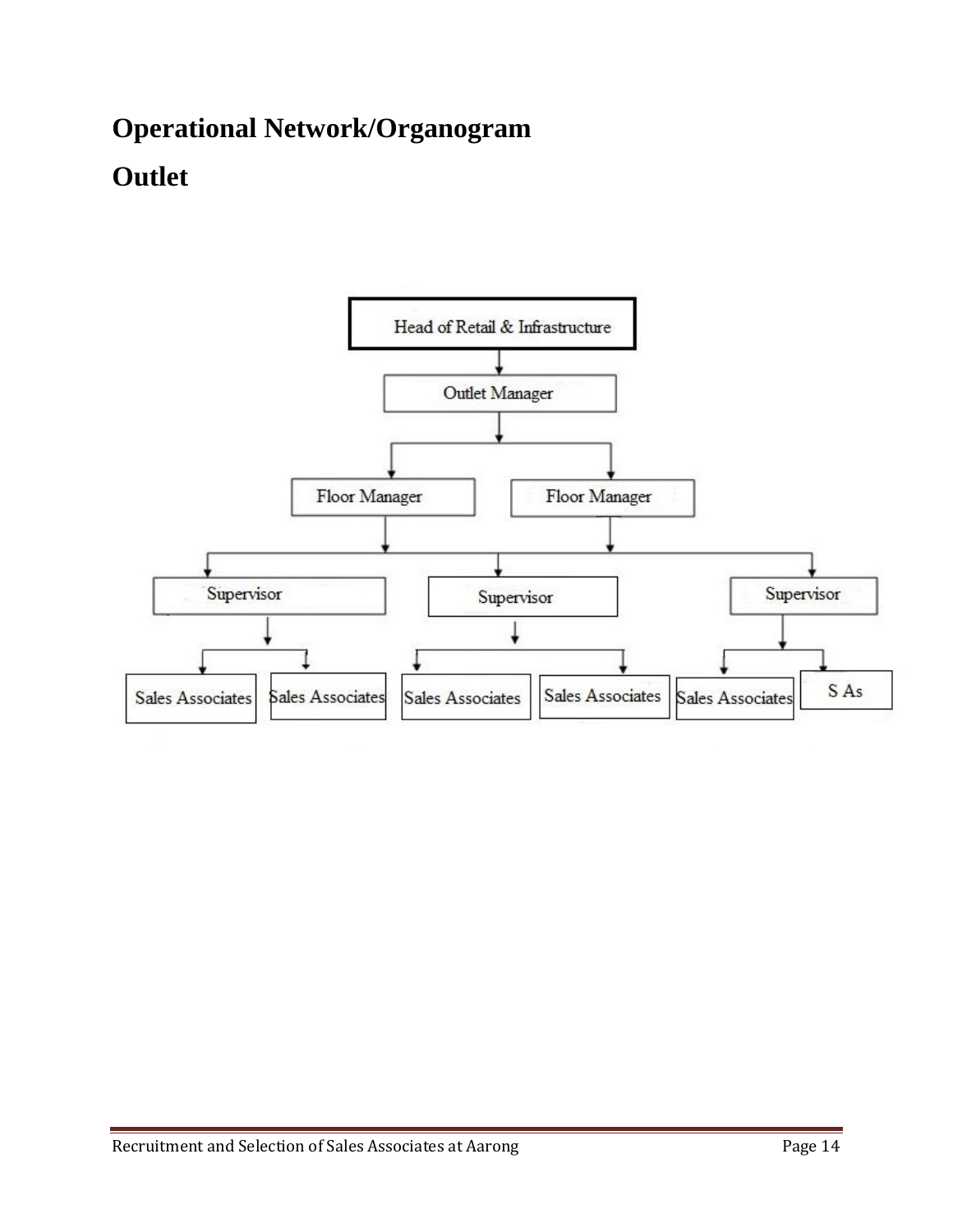### **Vision for the Future**

#### **Aarong's Mission Statement**

"Be the best socially responsible enterprise empowering people to realize their potential by creating appeal for a Bangladeshi lifestyle experience".

#### **Aarong's Vision**

Aarong's vision "vision 2014" contains the following,

#### *Customers*

- By 2014 5M customers to be served of which 10% through E-Commerce.
- Open 8 new outlets all over Bangladesh including Dhaka by 2015
- 90% satisfaction rating in customer service index

#### *Employees*

- Seen as the employer of choice having a dedicated, trained and motivated professional team with a stuff turnover of 5% to 10%.
- Having a effective performance management system in place that justly rewards performances on the basis of values, skills and abilities

#### *Society*

- We are viewed as a socially responsible enterprise providing equal opportunity development and having respect for the environment
- Standing as a symbol of pride for Bangladeshi heritage and culture (brand survey)

#### *Shareholders*

- 100% increase in revenue generated for
- Profit persentage will increase by 4% as compared to 2010 by cost control
- BRAC to showcase Aarong as a model of successful social enterprise that maximises benefits for all stakeholders

#### *Artisans*

- Ensure that all artisans get maximum benefit from BRAC (health, sanitation, legal aid, children education, financial support)
- By 2014, all artisans will know that Aarong"s core mission is to empower them in realising their potential
- Artisans and their children will seek to preserve Bangladeshi craft tradition through Aarong"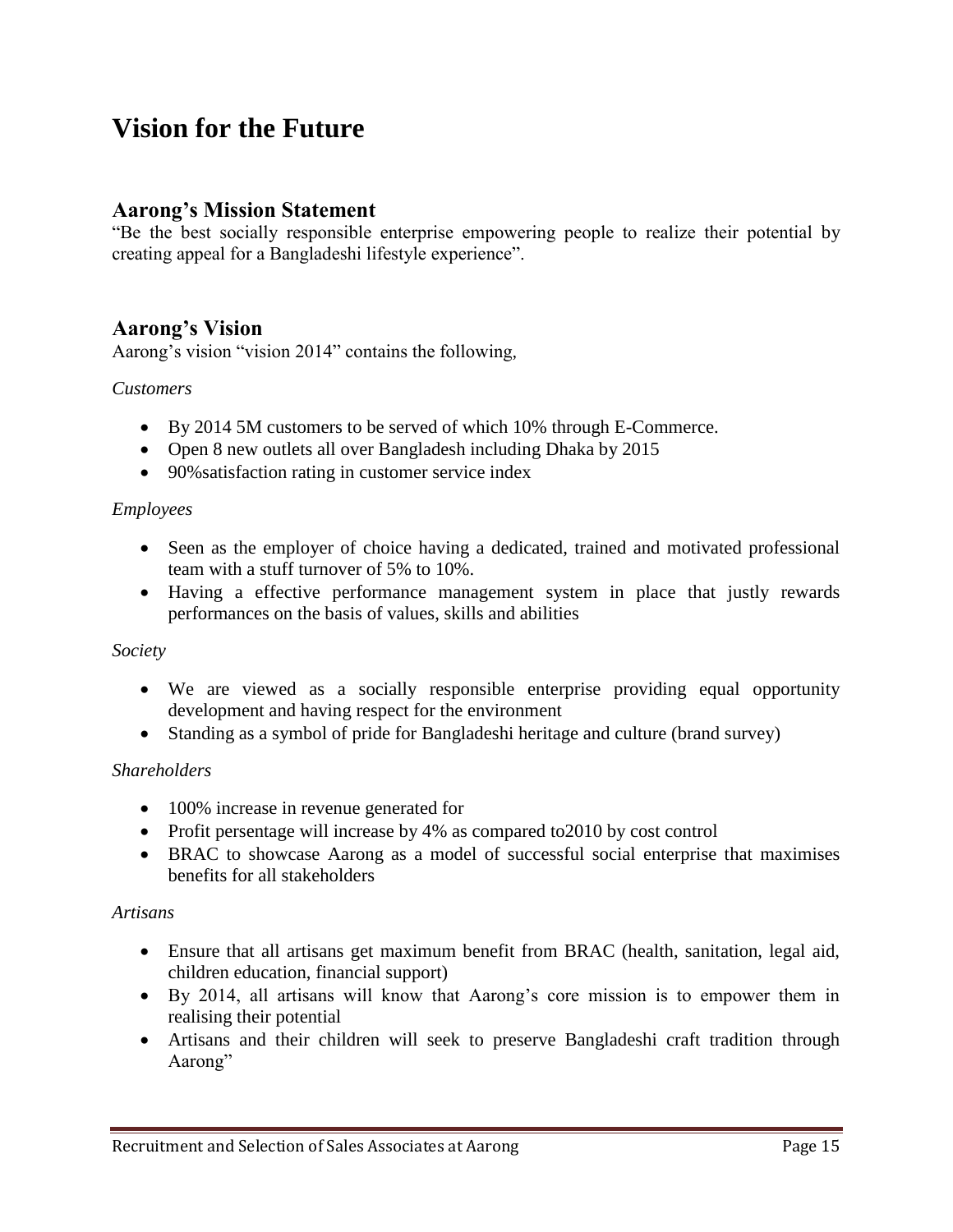### **Key Values:**

4 values of Aarong as given below:

- $\blacksquare$  Integrity
- $\blacksquare$  Inclusive
- Innovative
- **Effectiveness**



Figure: Values of Aarong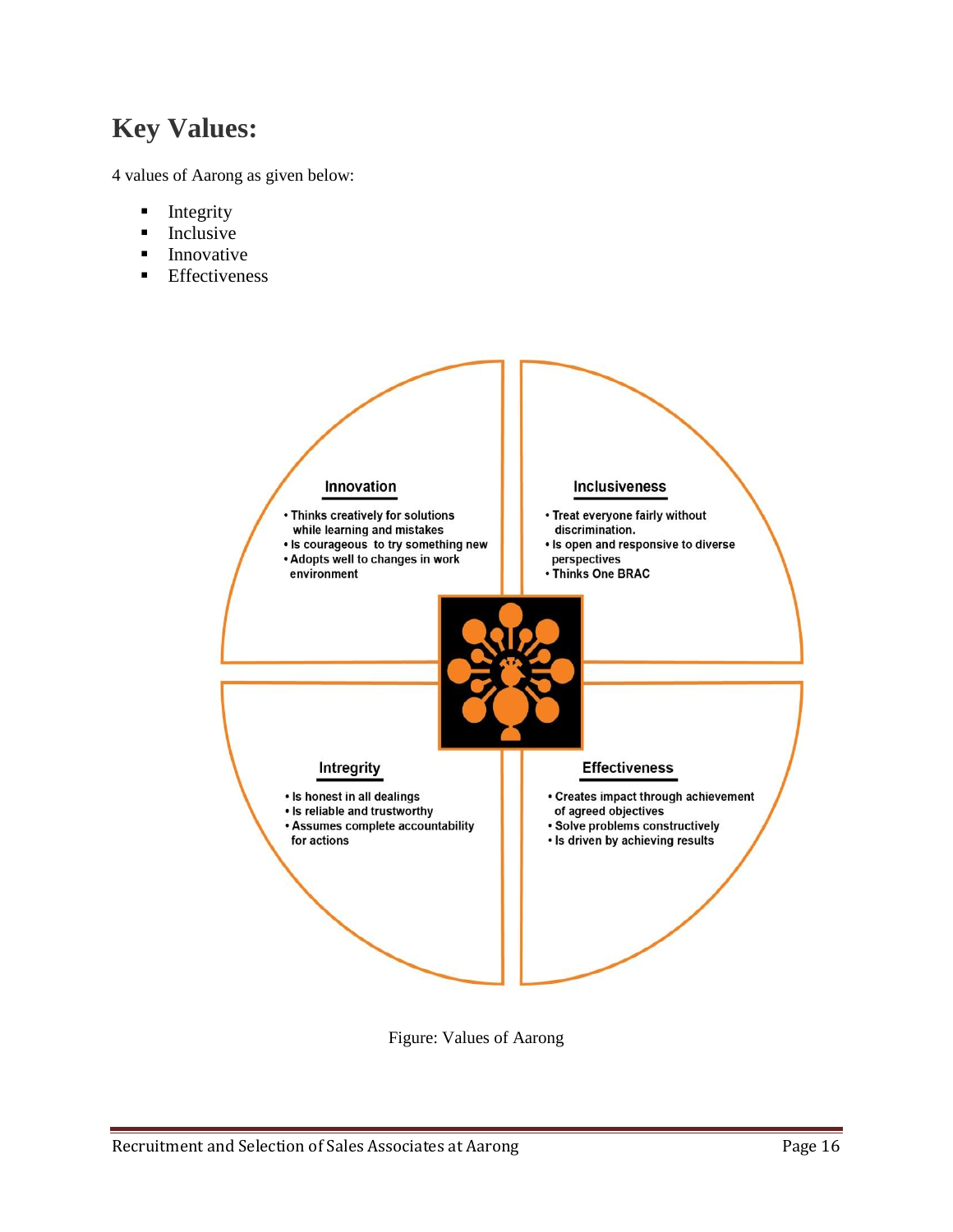### **Description/ Nature of the Job:**

Under the Human Resource Department of Aarong there are three different parts, those are Aarong CS (Service Center), Ayesha Abed Foundation (AAF) and Outlets and maximum job responsibilities of mine was regarding outlets.

### **Specific Responsibilities of the Job:**

As I was very fortunate to work in Aarong during the peak time of the year which is just before 3monthes of Eid-ul-Fitr; so I got the opportunity to come across with different tasks that are conduct by the HR department regarding Eid Staff recruitment and Selection.

. Those were:

- Collecting Resume/CV
- Screening Resume/CV
- Placing Interview & training date
- Calling for Interview & Training
- **Preparing Interview and Training Lists**
- Calling for Reference Check
- Listing Selected Candidates
- Creating Employee Profile (HRMS)

### **Collecting Resume/CV**

As for example for the recruitment of Sales Associates CVs are collected from outlets mostly but applicants can also drop their CVs in the CV box at head office, Aarong Center. Outlets managers and other responsible person send the collected CV"s to Aarong center for sorting and interview purpose.

### **Screening Resume/CV**

As Aarong was taking huge number of Sales Associates for Ramadan and for the new outlets, we received CVs in large quantity. There were few areas are to be considered while screening the CVs, these were age, education, location and grooming. For example a candidate has to be 18 years old or above to apply for job. For SA the candidate has to be a graduate student (Cont.) and also has be to smart. Main required criteria for Sales Associates position Candidate should be Hon"s pass with a good academic record in H.S.C and S.S.C examination also candidate who are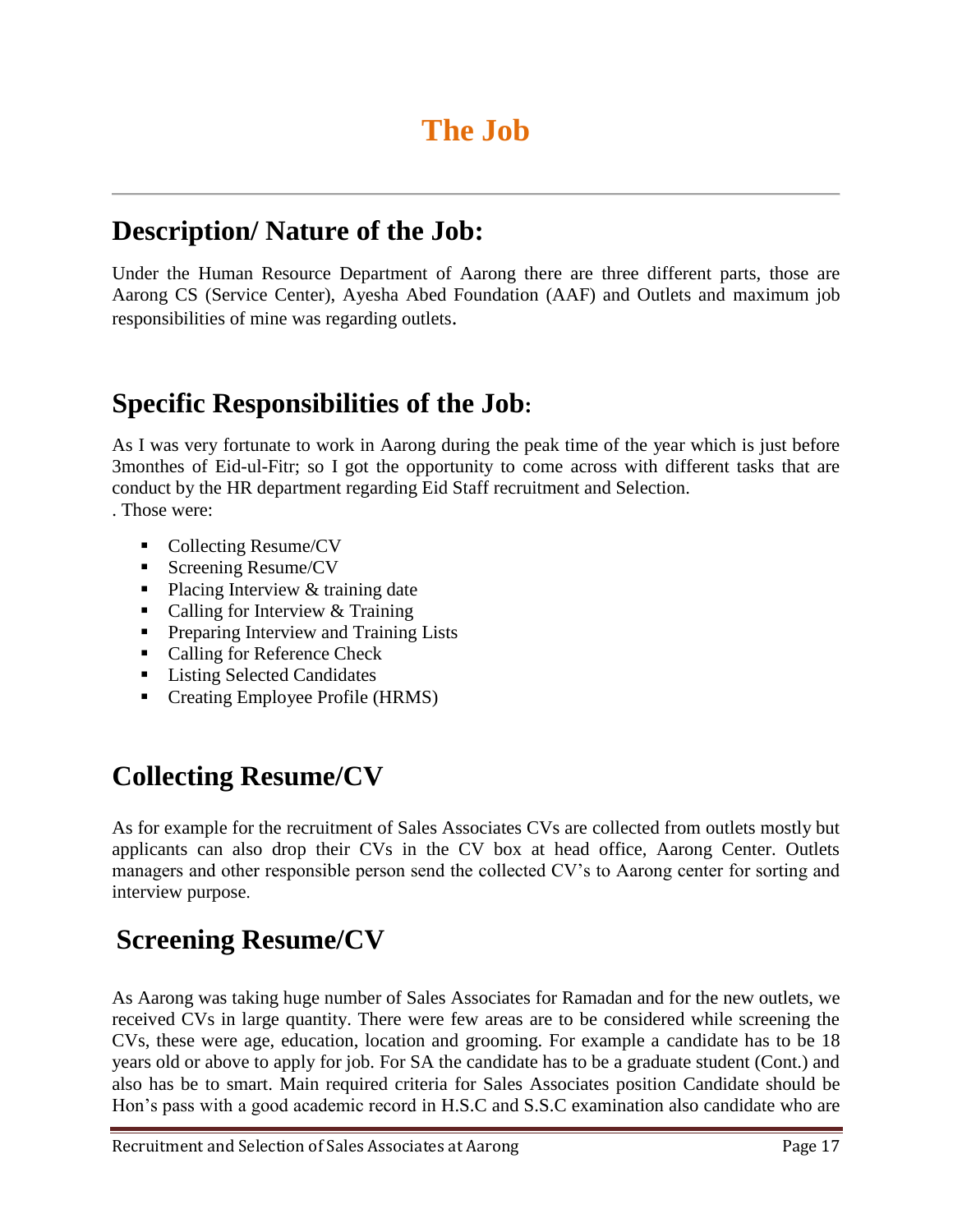continuing Hon"s course also can apply. The candidate applied for SA position, who were less match with position requirement the educational qualification are kept aside recruit as store helper or as cafeteria staff as requirements.

### **Placing Interview & Training Date**

After Screening the CVs and classified them in to different categories, we were to fix the interview date for different outlets and inform the respective outlet manager about the interview. And with the interview I was to fix the training date for the selected candidates. To do this I had to consult with the Training personnel about the training batches and find out the empty slots for training and finalize the interview and training batch for the Sales Associates for different outlets.

### **Calling for Interview and Training**

After screening the CVs and separate them based on their location, it was my job to call the applicants to inform them about the interview date, time and venue. During the call at first I had to greet first then tell them "Why? From Where?" I have called them. Then inform them about the Interview Date and Time. If they agreed to come in that time then provide them the accurate address of the Aarong Head Office as the interviews were held in the head office of Aarong Center. However if any applicant faces any difficulties regarding time then offer them a different time of the interview hours. During calling I had to write down the interview serial number and the given time on the top center of the resume to keep track of them. Sometimes after the interview I had to call the selected candidates for one day long pre service training session and inform them about training date, time and venue.

### **Preparing Interview and Training Lists**

While calling the candidates I had to give serial number to their CVs. after calling the candidates it was my job to prepare an interview list which contained name of the applicant, father"s name of the applicant, educational qualification and contact number, there were few columns left empty for applicants signature, selected, not selected and remarks. At the bottom of the list name of the Senior Officer and the outlet Manager who were taking the interview, were included. For training list the information were different from the interview lists. Name of the applicants, name of educational institute, and name of outlet, shift, and address contact number were included. After preparing the list I had to do 4 copies of it - 2 for interview board and two for receptionists to keep track of the candidates, so that only the enlisted candidates can enter.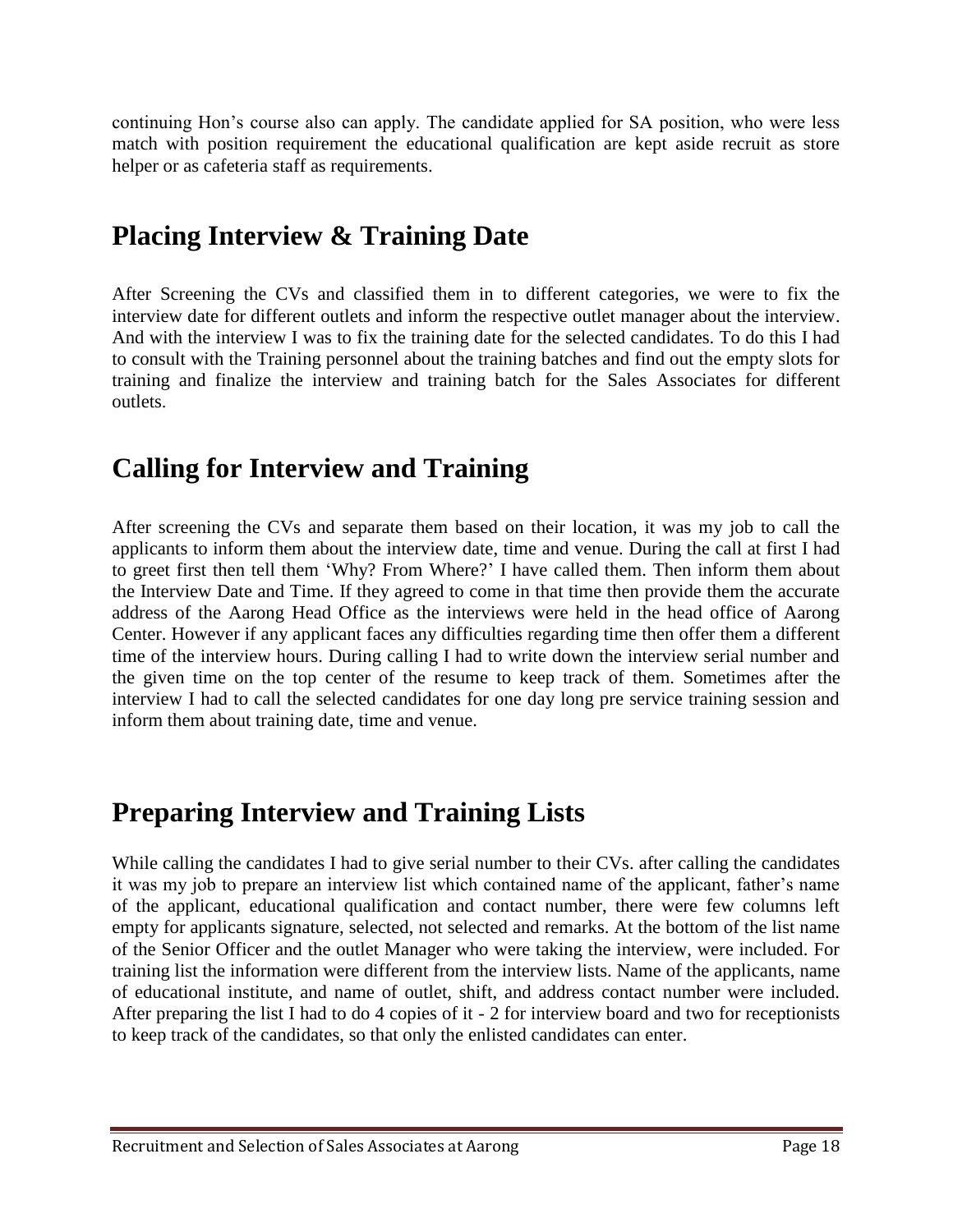### **Calling for Reference Check**

After training session a written exam is taken and candidates are selected who gets at least pass mark or above. Then I had to call those selected candidates to inform the date of documentation few days before head so that they could be prepared with all of their academic certificates, reference letters etc to submit on due date. During the documentation session I had to assist our senior to cross check the attested photocopied certificates with the original ones, providing brief instruction about filling up the Employee Information Form and again write down another serial number and joining date on the form.

### **Listing Selected Candidates**

Then I had to prepare a list of finally selected candidates according to the serial number. The list contained Employee Name, Employee"s Father"s name, Contact Number, Gender, Joining Date etc.

### **Preparing Appointment Letters:**

I used to assist in the preparation of the appointment letters for the sales associates, such as editing their name, working shifts, address etc. and then ensuring disbursement.

### **Creating Employee Portfolio:**

I had to prepare separate portfolios for each and every sales associate of different outlets containing details such as Employee Information Forms, their Resumes, their Academic Certificates, and their Performance Appraisal Forms (when applicable). I used to then stack them according to their outlets.

### **Inserting Employee Information in HRMS:**

I had to begin by adding the employee PIN and then information like personal details, educational qualification, job base, status, joining date, working shift, etc.. the following snapshot gives you the idea of the page.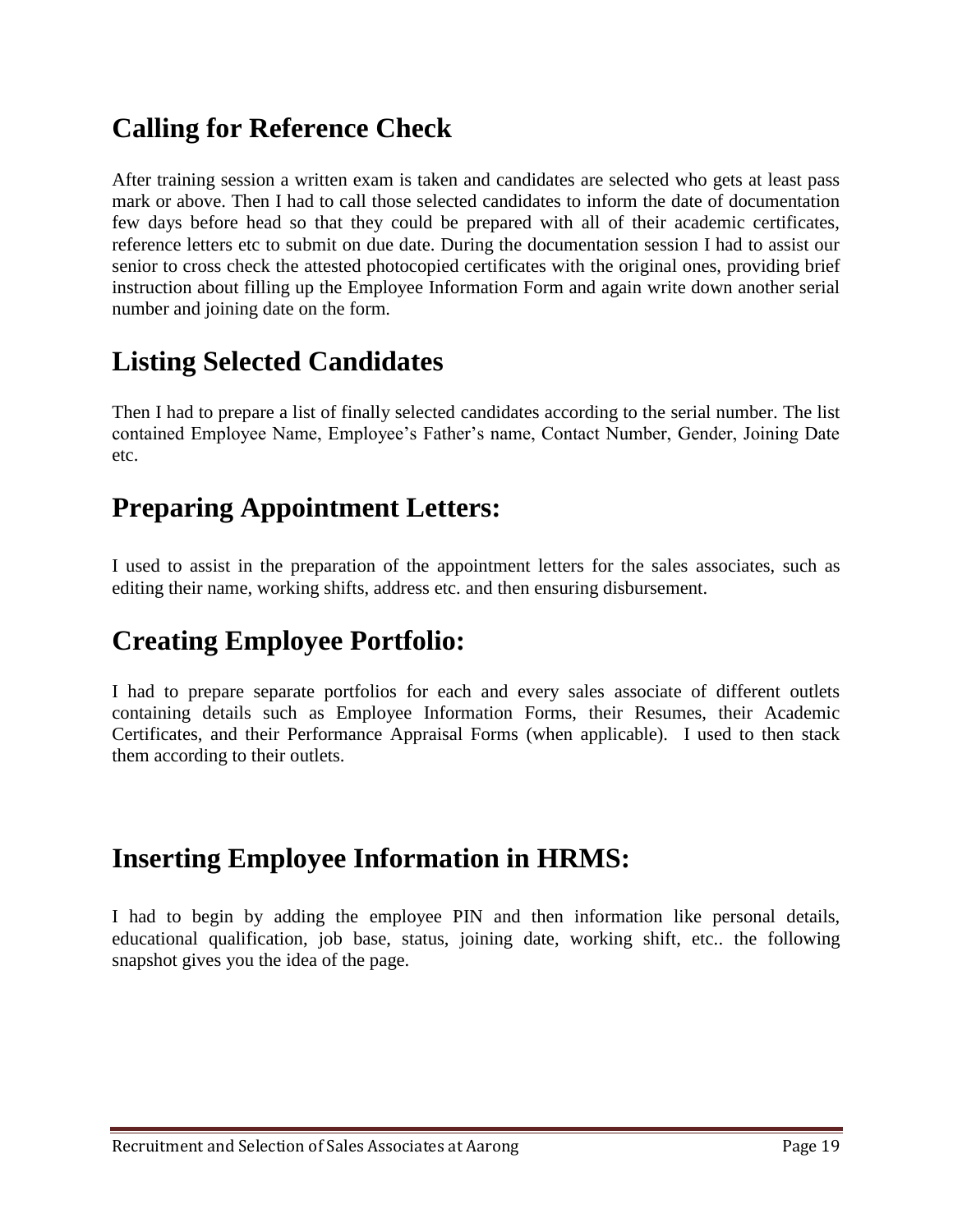|                            | <b>Durnered User: 000 Co Employee Profile</b><br>X 12-sam PM (12-Sil)                                                       |  |  |  |  |
|----------------------------|-----------------------------------------------------------------------------------------------------------------------------|--|--|--|--|
|                            | <b>Engloyee Details</b><br>* PBV 00134225<br>* Designation<br>00001553<br>Stendlery Morker (2000.)<br>ID:<br>$\sim$<br>Bold |  |  |  |  |
|                            | * Name Tarun Sarkar<br>A ARCIVE HRAIS<br>Lindo                                                                              |  |  |  |  |
|                            | Remarks)<br>Save                                                                                                            |  |  |  |  |
|                            | Indentification                                                                                                             |  |  |  |  |
| Time and Alberdance Manag- | Present Address<br>Premanent Address<br>Job Race is Job Status<br><b>Personal Details</b>                                   |  |  |  |  |
|                            | * Father's Name<br><b>Jose Rank Savicar</b><br>Horizoda Sarkar<br>Sociologic Name                                           |  |  |  |  |
|                            | *Day-Off ID<br>Plother's Name<br>Rajo Bala Sarkar<br><b>Experimental Line</b>                                               |  |  |  |  |
|                            | * Date Of Birth<br>* Metonality<br>Europladeah<br>01/01/1977<br>회                                                           |  |  |  |  |
|                            | <b>Hindu (SOURI)</b><br><sup>*</sup> Joining Date:<br>* 8 eligion<br>010013010<br>$\overline{ }$                            |  |  |  |  |
|                            | * Martial Status<br>* Leave Option<br><b>RM</b><br><b>Parisher</b>                                                          |  |  |  |  |
|                            | * Sex<br>프릿<br>* Opening Leave Balance<br>$\overline{a}$<br>Photo's UPL                                                     |  |  |  |  |
|                            | <sup>*</sup> Localdon Code<br>* Opening Balance Date   10/61/2010<br>market and all<br>$\cdot$<br><b>Browns</b>             |  |  |  |  |
|                            | D Attendance Required<br>* Section<br>* Sande<br>Sound is a Factory (20)<br>16 004 3                                        |  |  |  |  |
|                            | V Leave Adjust<br>15/21<br>* English Skill<br>Javadary Factory (HSC2)<br>Pop (EPD4)                                         |  |  |  |  |
|                            | [e] Increment ON<br>* Group<br>* Bood Group:<br>B+ (8503)<br>[- Holiday Applicable<br><b>NSA 101.7</b>                      |  |  |  |  |
|                            |                                                                                                                             |  |  |  |  |
|                            | Education<br>Previous Employment<br>Professional Training<br>Raference<br>Insurance<br>Find                                 |  |  |  |  |
|                            | Chidren<br>Responsibility.<br>Hiddu<br>Staff Membership<br>Security Bond<br><b>Close</b>                                    |  |  |  |  |
|                            | Find Dialog box                                                                                                             |  |  |  |  |
|                            | Search By: Employee FBI/<br>Find By<br>00134225                                                                             |  |  |  |  |
| 10الحا<br>Aarong           | ○ Exploree 30 ○ Permanent Oby ○ Staff Graup Code ○ Section Code ○ Is Tribe<br>Find Nose<br>Ещинице                          |  |  |  |  |
|                            |                                                                                                                             |  |  |  |  |

**Figure: Snapshot of Aarong HRMS**

### **Different Aspects of Job Performance:**

It was a great experience to work in the Human Resource Department of Aarong as an Intern. My tenure as an intern gave me the first practical experience what the HR Department truly is. As I entered few months before the peak sales period of Eid-Ul-Fitr, the work load was more and got to learn a lot more. There are some soft skills and technical skills that I have learnt from my internship period. Those are:

- **Work Under Pressure**: I learnt how to work under pressure as I had entered in the peak hour of the year. I had to sort the resumes, call for interview, make the list of interview along with some other assigned works; and all these I had to do in one day for meeting the deadline.
- **Workplace Etiquettes:** During the 3 months of my internship tenure, every day I have learnt office etiquettes; such as how to interact with my supervisors, colleagues, other employees, candidates, how to be disciplined, how to state my opinion in front of everyone.
- **Crisis management:** The best thing that I have learnt from my internship experience is how to be patience at work and control my temper even in worst situation.
- **Proactive:** To meet the deadline and to solve any kind of problem I have to be proactive, which I leant from my internship experience.
- **Spreadsheet Work:** I had to work in Spreadsheet in regular basis, as I had to prepare interview list, training list and other database; so I learnt how to work in Microsoft Excel.
- **Resume Sorting:** As my main job responsibility was to assist the recruitment and selection process so I had to learn how to sort resumes more efficiently.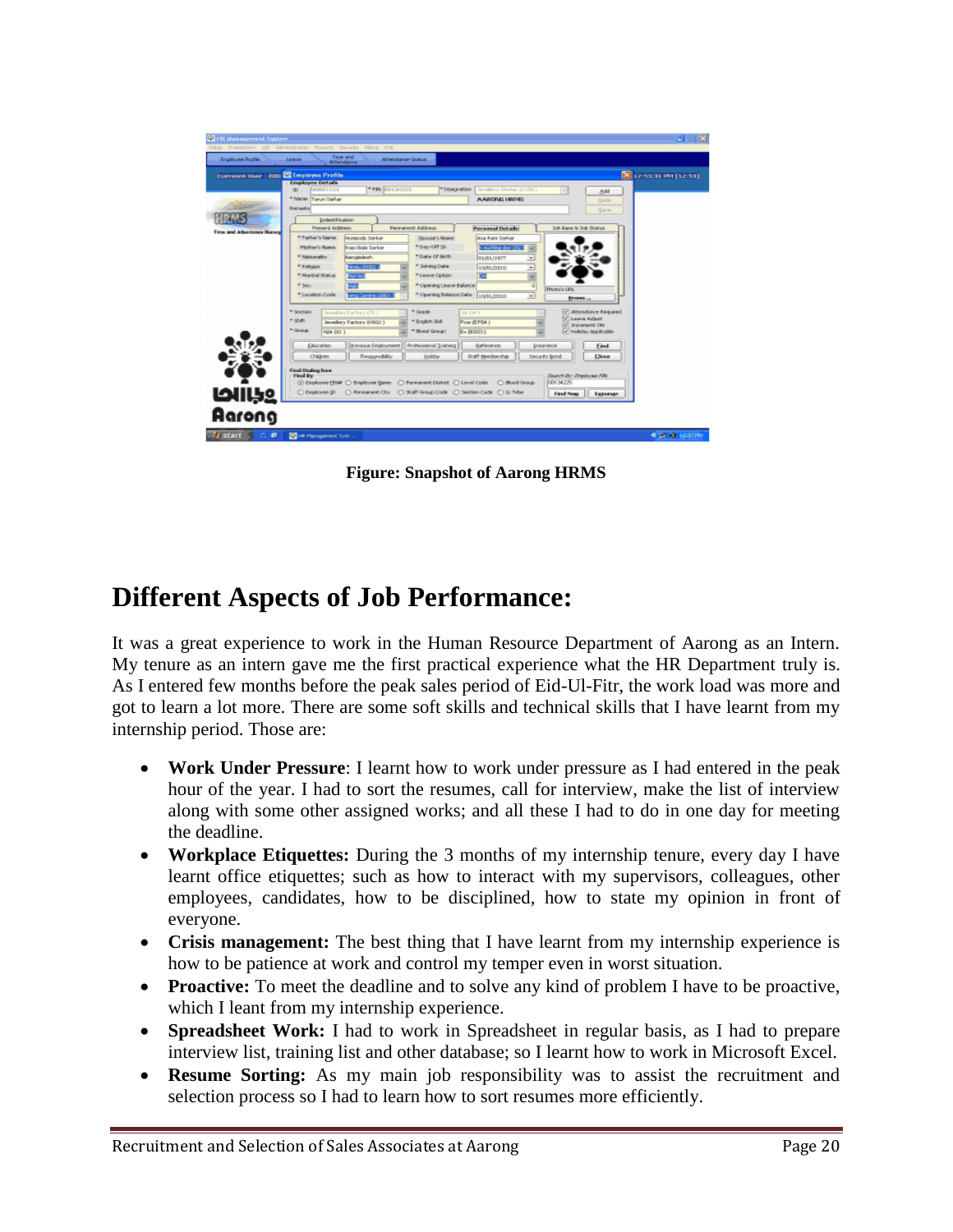- **Preparing Files of New Employees:** I had learnt how to prepare file for each staff and maintain those files according to the badge numbers and kept in folder and preserved.
- **Taking Interview:** As I was an intern of HR Department, so I had some opportunity to observe some interviews closely; as a result I had learnt lots of tactics from practical situations of interview board.
- **Preparing Appointment Letter:** I learnt how to prepare the appointment letter for sales associates.
- **Record Keeping:** As I had to create Employee Profile, so I learnt how to keep record of employee information by using (HRMS) Human Resource Management Software.

# **Critical Observation:**

While working as an intern in Aarong, I got the opportunity to observe closely the work style and culture of the organization"s HR Department. Though every organization has its own culture but during my internship tenure I have faced some challenges; such as: My job was mainly related to 7 outlets of Aarong all over the Dhaka City. While I had to sort the resume based on the address and location of the outlets, I had to face some challenges; as I am not aware of exact location of all outlets and candidate"s address. However, if I had more time in Aarong I would have prepare a customized map of outlet location so that it would have been easier for me to sort the resumes according to the outlet location. In addition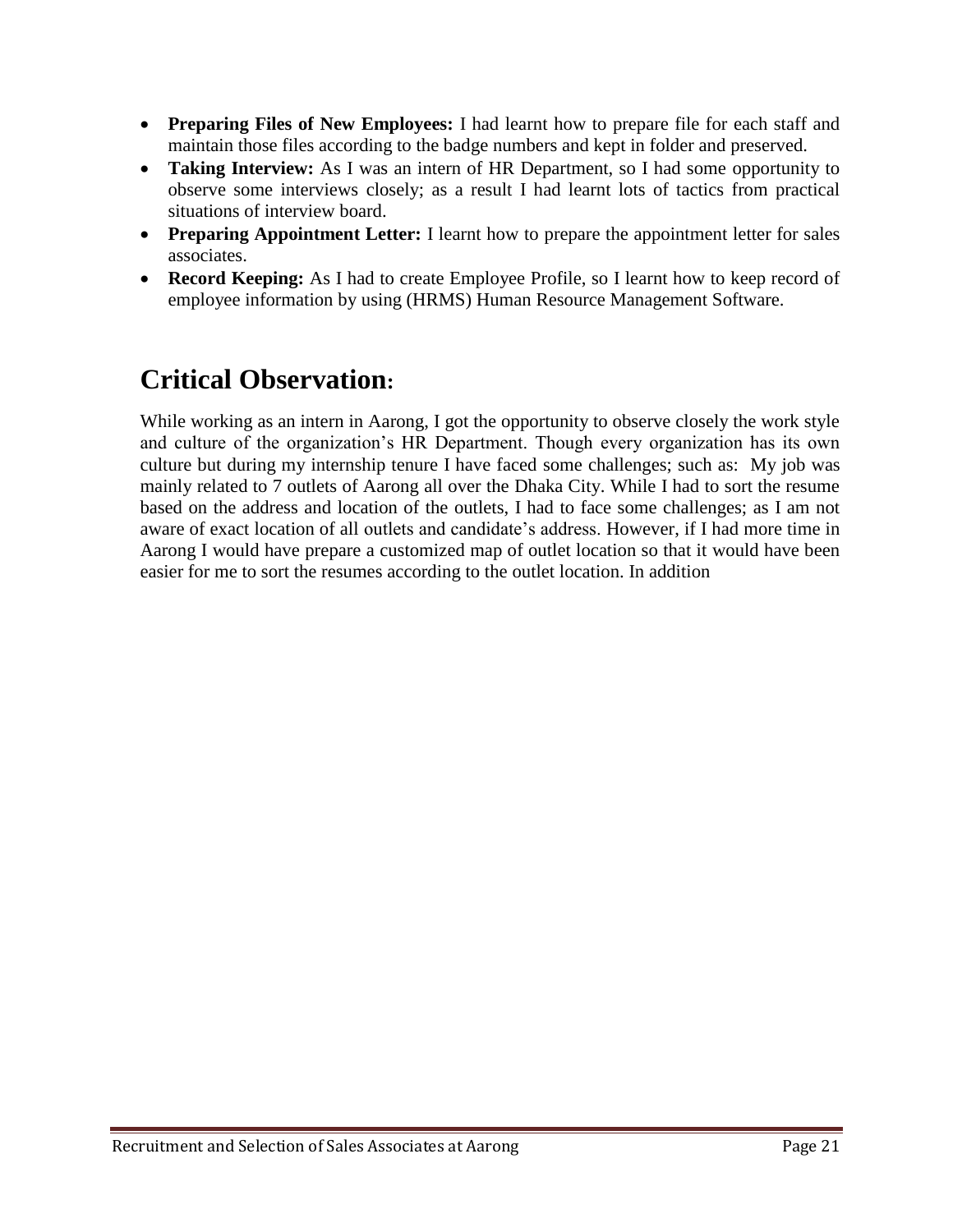# **Project: Recruitment and Selection of Sales Associates in Aarong**

#### **Summary:**

The project topic of the report is "Recruitment and Selection Process of Sales Associates in Aarong". This part provides a thorough understanding of Aarong"s recruitment and selection process for sales associates through analysis with the concepts of recruitment and selection. Project part starts with the objective of the project followed by methodology and limitations. In the main body of the project contains the definition of recruitment and selection; then the 9 steps of recruitment and selection process is thoroughly discussed along with a diagram. In the following part 6 steps of recruitment and selection process of sales associates of Aarong are explained along with the diagram. Then this process is analyzed based on the previous 9 steps of recruitment and selection process. Finally, some recommendations are mentioned depending on the analysis, discussions and observation during internship period in Aarong.

### **Description of the Project:**

This section will describe the objective, methodology and limitations of the project.

### **Objective of the Project:**

The objective of the project is to provide a clear picture of recruitment and selection process followed by Aarong to recruit the sales associates for their outlets, through the analysis between the concepts of recruitment and selection process with the Aarong"s process along with some recommendations.

### **Methodology:**

The information collected both from primary and secondary sources to analyze the project; however, some information used in analysis is collected from the critical observation and experience during the internship period.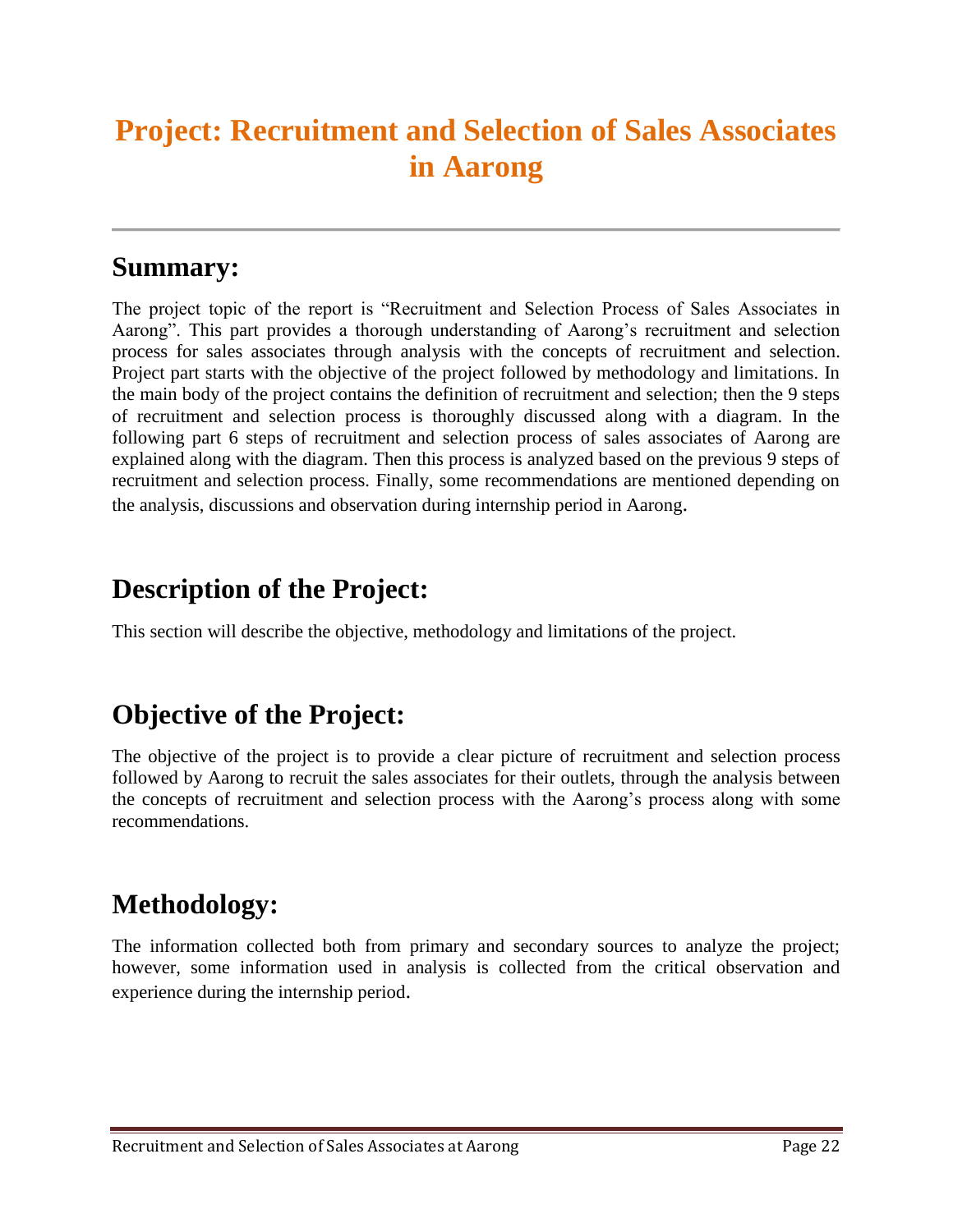# **Limitations:**

The project only analyses the recruitment and selection process of sales associates whereas there are some other positions as well in the outlets and head office of Aarong; so it is not possible to understand the recruitment and selection process for all those positions through this analysis. Besides, due to organization's confidentiality, some information could not be given which were related to the topic.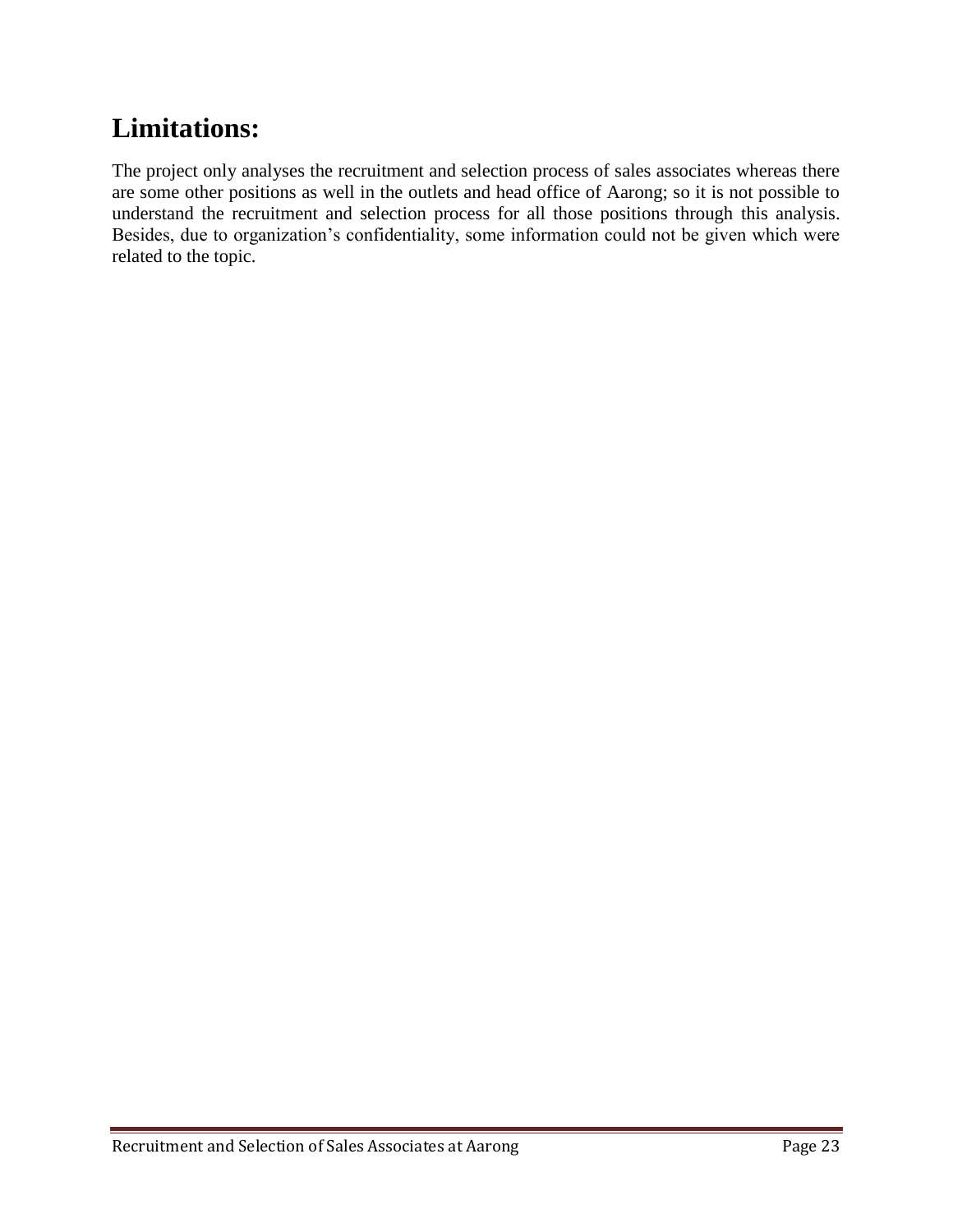# **Chapter 1: Literature Review**

Human Resource Management (HRM) is a "process of managing human talents to achieve organization"s objective." According to Haslinda (2009), recruitment and selection is a process of HRM.

### **1.1 Recruitment:**

Recruitment is "the process of searching the prospective employees and stimulating and encouraging them to apply for jobs in an organization."(Flippo, n.d.)

### **1.2 Selection:**

The selection "process refers to the steps involved in choosing people who have the right qualifications to fill a current or future job opening".(Dias,n.d.)

### **1.3 Steps of Staff Recruitment & Selection Hiring:**

According to UCR.edu (n.d.), it is mentioned that, in order to ensure consistency and compliance in the recruitment and selection process and to hire and retain employees more efficiently; an organization is recommended to follow some crucial steps; which are also referred as Staff Recruitment and Selection Hiring Checklist. Steps are given below:

- Step 1: Identify Vacancy and Evaluate Need
- Step 2: Develop Position Description
- Step 3: Develop Recruitment Plan
- Step 4: Select Search Committee
- Step 5: Post Position and Implement Recruitment Plan
- Step 6: Review Applicants and Develop Short List
- Step 7: Conduct Interview
- Step 8: Select Hire
- Step 9: Finalize Recruitment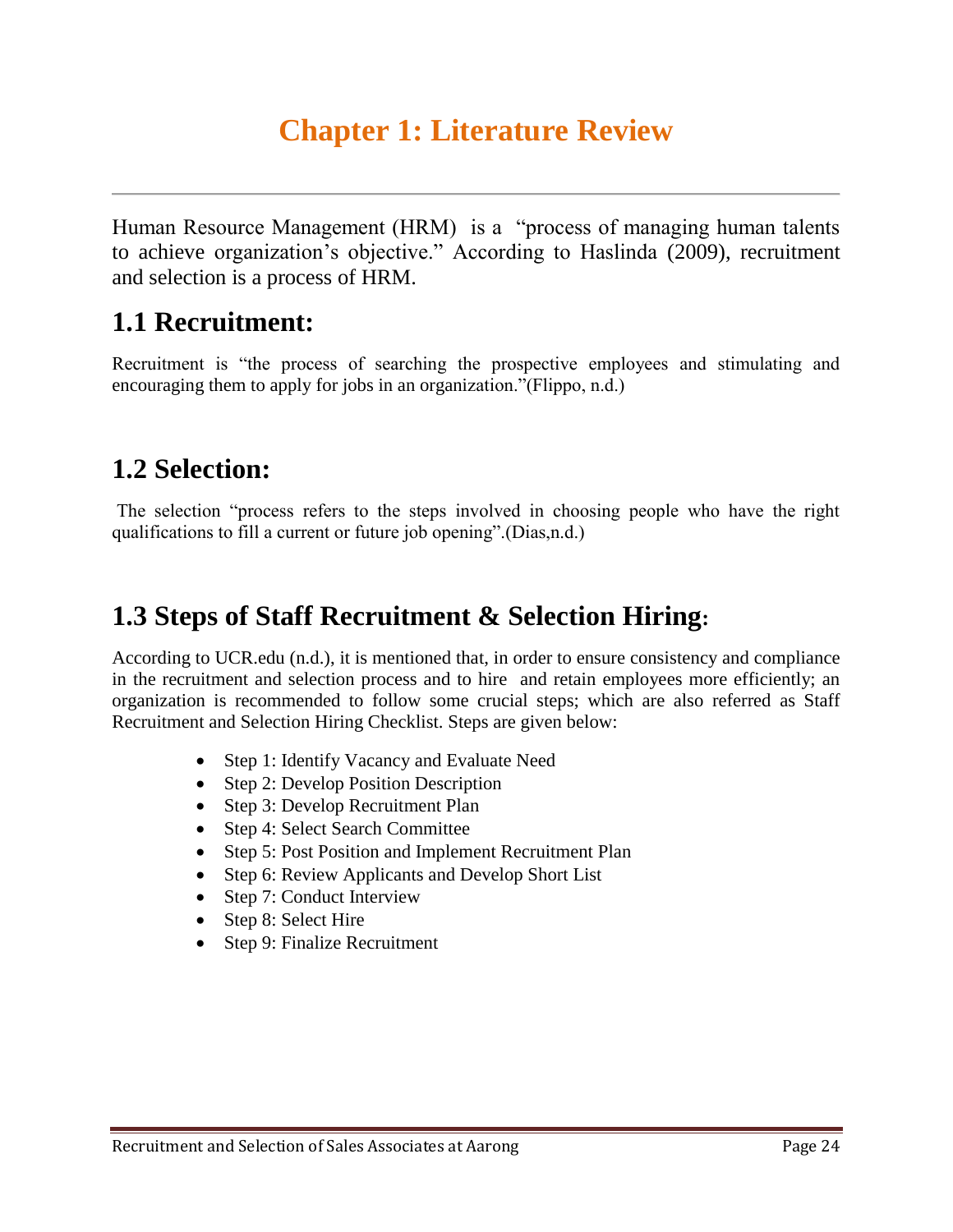### **Step 1: Identify Vacancy and Evaluate Need:**

As recruitment provides the opportunity to obtain departmental and individual growth by aligning staff skill sets to attain all the initiative and goals of the organization; so it is very crucial to identify the vacancy and evaluate the actual need of the hiring which will lead to hiring the right person in right role in right time. If it is determined that a new position is really needed for the organization than as a recruiter it is important to do some works; such as:

- Understand the strategic goals of the organization, upcoming changes which may impact this role
- Analyze the core competencies or skills which are missing and needed for now or for near future to identify the gaps
- Conduct a Job Analysis for the new position

Although, it is more logical to take the step of Replacement when attrition occurs, in that case, before obtaining approval to advertise the position, considering a Job Analysis in order to tailor the current position will be more appropriate step. As a result, it will be easy to do some changes of responsibilities which is required for that position.

### **2. Develop Position Description:**

A position description is one of the keys of successful recruitment process. A clearly written position description can be very useful to develop interview question, interview evaluation, reference check questions and to provide first impression about the work place to the candidates. Moreover, it helps to articulate responsibilities and qualifications to attract the right person for the right place in right time. Besides, if any discrimination complaints occur then it can be prevented or defended by providing this written evidence that employment decisions were based on rational business needs. To develop a Job Description it is important to identify the Position Purpose, Essentials Functions, Minimum Requirements, Preferred Qualifications along with some General Information.

### **3. Develop Recruitment Plan:**

A structured Recruitment Plan is a guideline to create strategies to attract and hire best qualified candidates and to ensure that the women and underrepresented groups such as minorities, individuals with disabilities etc are included in the applicant pool. For each position a documented Recruitment Plan is approved by the organizational unit. There are 5 elements of recruitment plan :

- Posting Period
- Placement Goals
- Additional Advertising Resource
- Diversity Agencies
- Resume Banks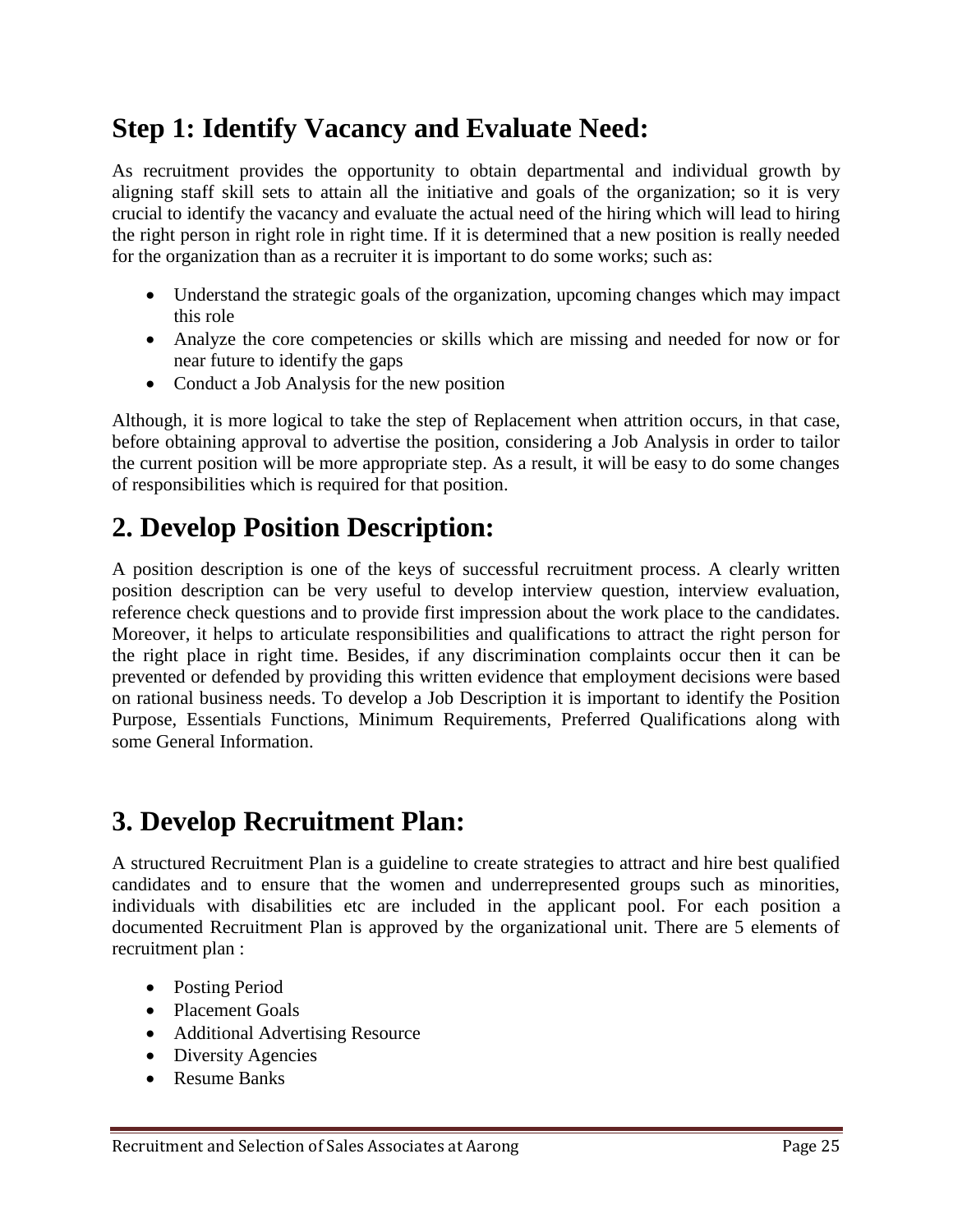#### **A) Posting Period:**

Minimum posting period differ from one position to another. The option of "Open until Filled' is highly recommended for all recruitments as it allows the posting to remain open and viewable on the carrier site unit filled.

#### **B) Placement Goals:**

Placement Goals is required for each recruitment; so recruiter should first review the current placement goals and then develop a recruitment plan as it will assist in reaching those goal. Out-reach efforts to minorities and individual with disabilities should be included in the Placement Goals.

#### **C) Additional Advertising Resource:**

Both internal and external recruiting sources should be utilized to attract potential candidates; such as:

- Internet Job Boards can be a useful source in this modern age, where organization can provide job posting in their own official website. According to (Parry and Tyson, n.d.), nowadays, both recruiters and job seekers widely adopter Internet as medium which increases the use online recruitment and this method has grown rapidly over the past ten years.
- Again according to UCR.edu (n.d.), Print advertisement is an another good example for job posting which includes all important local media and national publications.
- Social Media is an important part of human life; so Linkedin, Twitter and Facebook can be a good alternative recruiting sources.
- Job Fair is considered as a best method for meeting potential candidates in a single events by recruiters who want to attract diverse candidates.
- Professional Conference and Campus Recruiting events are a great way to skim the most potential selective employees from a large pool of candidates. The organizations can have the assistance of these conference and campus career centres which provide job posting service and interview facilities.
- Diversity Agencies are another great source of talent which assist women and underrepresented groups and develop relationships; so that those candidates can have a better understanding about staffing needs.
- Resume Banks are now frequently used as good source for identifying qualified candidates. Job seeker post their resume in the resume bank which makes the searching process easier for prospective recruiters.
- According to Dessler (2008), Employee Referral is another important recruiting option. In employee referral campaigns organization posts announcement of job opening and request for referrals on its intranet website, bulletin or wallboard and even prizes or cash awards are provided for leading the hiring.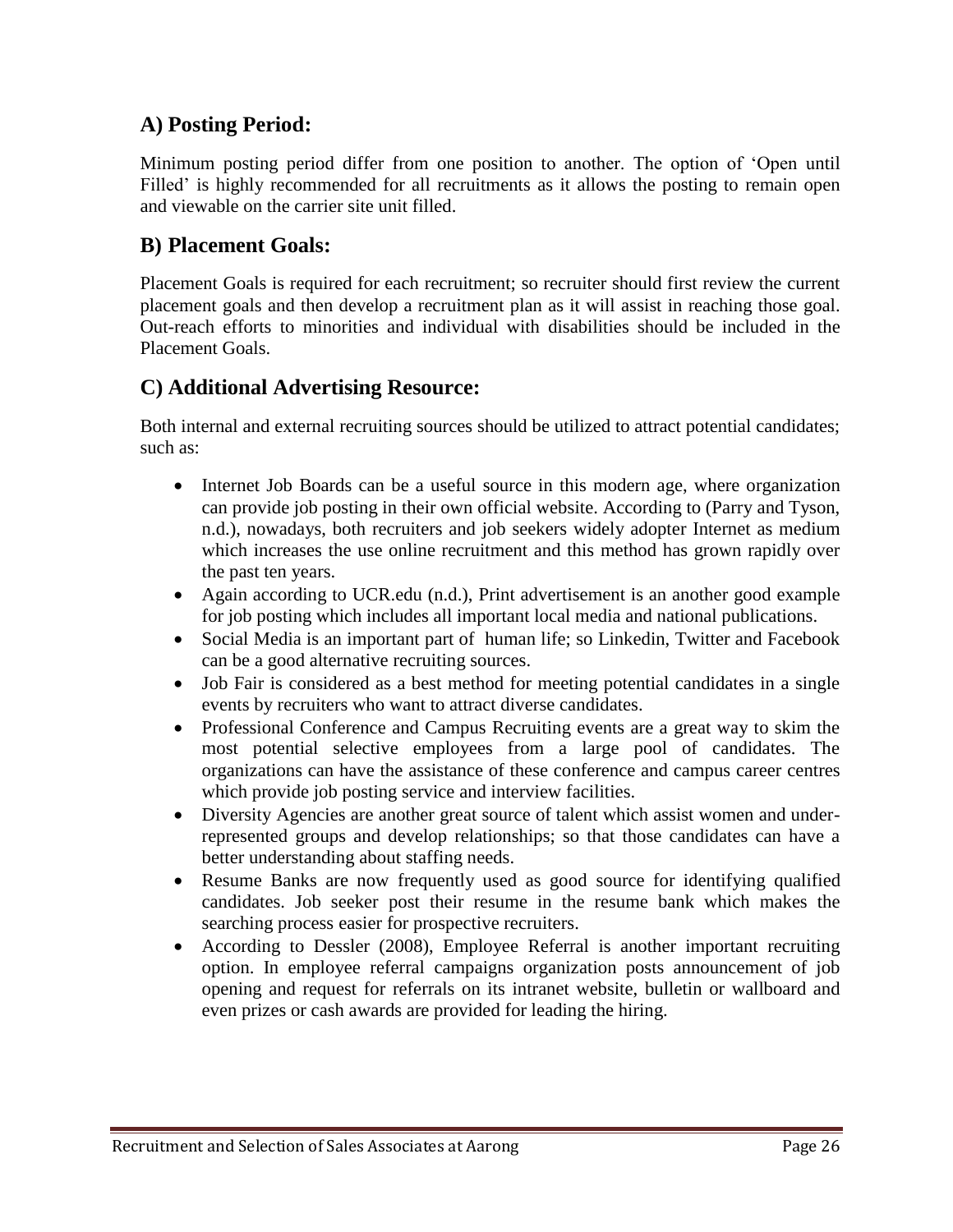Again according to UCR.edu (n.d.),

#### **4. Select Search Committee:**

A Selection Committee is formed to minimize the personal biasness and to ensure fairness and compliance in the recruitment process. This committee will ensure the equal participation of women and under-represented groups. The hiring manager will decide who is going to be the member of this committee and who will have the direct and indirect interaction with the applicant in the course of their job. At least one member of this committee must have strong understanding of the role and contribution to the organization along with a Job Specialist (technical or functional) and an individual who will closely monitor the position and/or serves as a main customer must be included in the team. However, a person who may have interest in the position should not be included in the committee.

#### **5. Post Position and Implement Recruitment Plan:**

The position can be posted in the organization site once the position description has been completed. It is the duty of recruiting team to ensure the accuracy of the job description before posting, as it may not be possible to do any correction once it is posted, because it may create a negative impression about the organization. However, then recruitment plan will be implemented through regular and continuous monitoring on recruitment activity and recruitment plan effectiveness to ensure the successful search.

#### **6. Review Applicant and Develop Short List:**

After the position posting the candidates will apply for the position by sending or droping their Resume and Cover Letter (optional) and then they will be considered as "Applicant" or "Expressions of Interest". However, Applicants are those who will apply for the position during the initial application period and those who will apply after the initial application period will be considered as Expression of Interest, whom will not be viewable by the search committee. It is recommended that search committee will go through all applicants to ensure the bias free qualification assessment. Moreover, each committee member will provide their opinion regarding Applicant"s Qualifications and those will be cross matched with the minimum requirements of the position. However, to assist the search committee with their reviews, some information such as availability, salary requirements, special position requirements (ability to perform shift work) etc can be taken through phone call to the applicants and those phone screens should be documented properly. Gradually, through reviewing the search committee will develop a short list based upon the job requirements. If the short listed applicants are not diverse enough then the search committee may review the resume of those who are Expressions of Interest to short list some more numbers of potential applicants.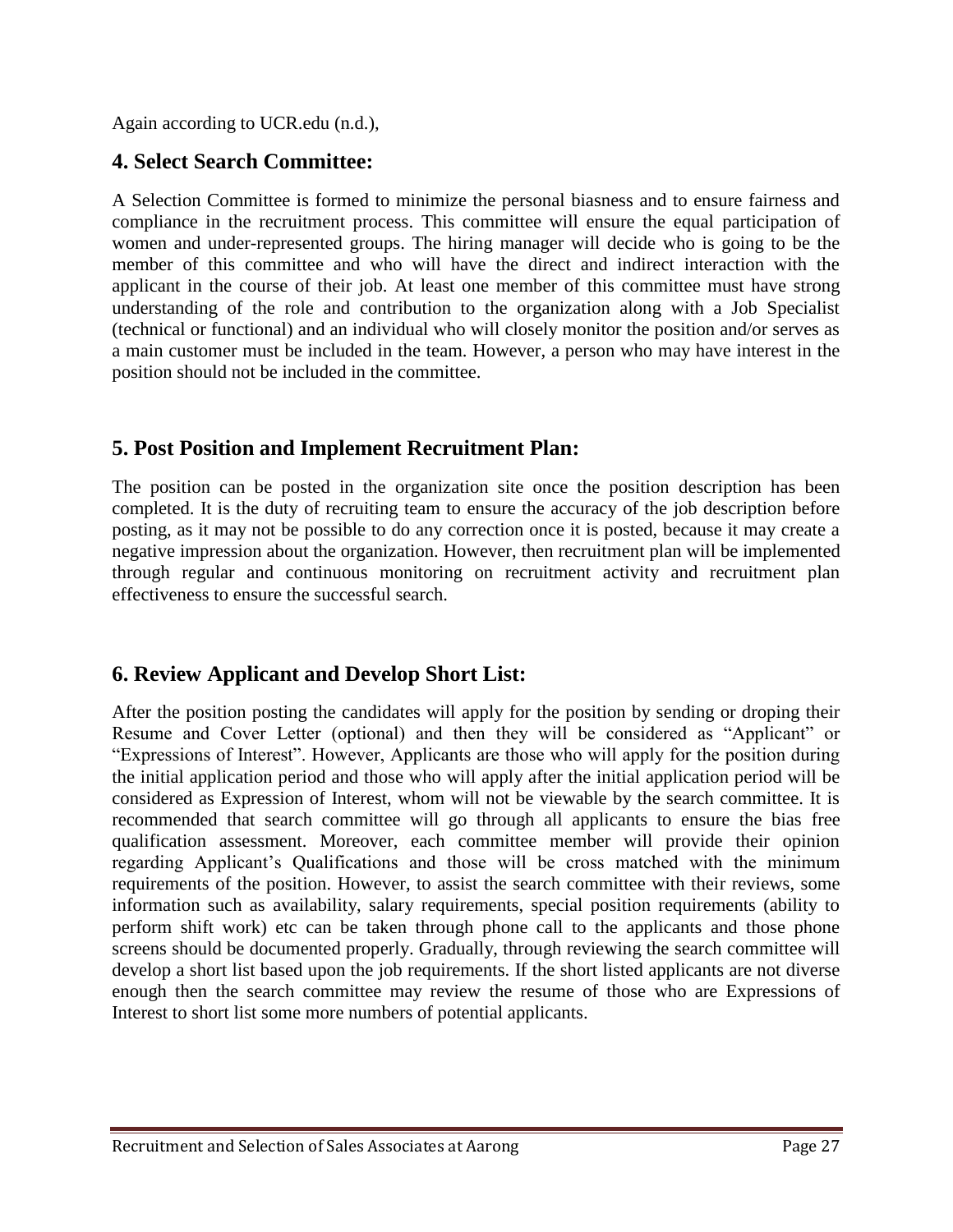#### **7. Conduct Interview:**

Interview is the most important step in the whole selection process, as it provides the best opportunity for both employer and employee to learn more about each other and to ensure the authenticity of the information, which is provided by each. To evaluate the skills and abilities there are some guidelines of a through interview process; those are:

- As interview is a crucial part of the recruitment; so recruiters should be prepared for the interview before hand; such as determining the interview format, order of the question, who is going to ask which question, the optimum start date for the position or any other information applicant my required about the position which is not noted in the position.
- For Panel interview, interview committee members should ensure that they know which interview question each will ask.
- For Virtual Interview, it is recommended that applicant of any area will be provided with same opportunity be interviewed in the same manner as like local applicants to ensure fairness and equity at each stage of the interview process.
- Interview Ouestions should be prepared in such a way which will gather the maximum information on specific skills and abilities to perform the job. It is highly recommended to ask Behavioural and/or Competency based interview questions. Questions must be relevant to the position as it is illegal to ask any kind of questions which are not relevant to the job.
- Once the interview is completed, then the committee members will evaluate with proper evaluation tools and provide comments about applicants which should be relevant to the requirements of the position.

#### **Testing and other Selection Methods:**

After the interview, some other tests and selection tools can be used to assess candidates and applicants will be notified about that these tests will be a part of hiring process. There are some tests and selection methods for selection process, for example; Skill Demonstration Test can be taken where the applicants have to demonstrate how to perform the task of the position or job they are applying for. Another example is Writing Samples and Presentation Tests which can be taken to assess the writing and presentation skills of the candidates.

#### **8. Select Hire:**

Once the interviews and other selection tests are done, there will be a discussion among the committee members about candidate"s assessment, which is based upon meeting the selection criteria. The committee member must keep in mind that, based on the qualification the best candidate should be chosen.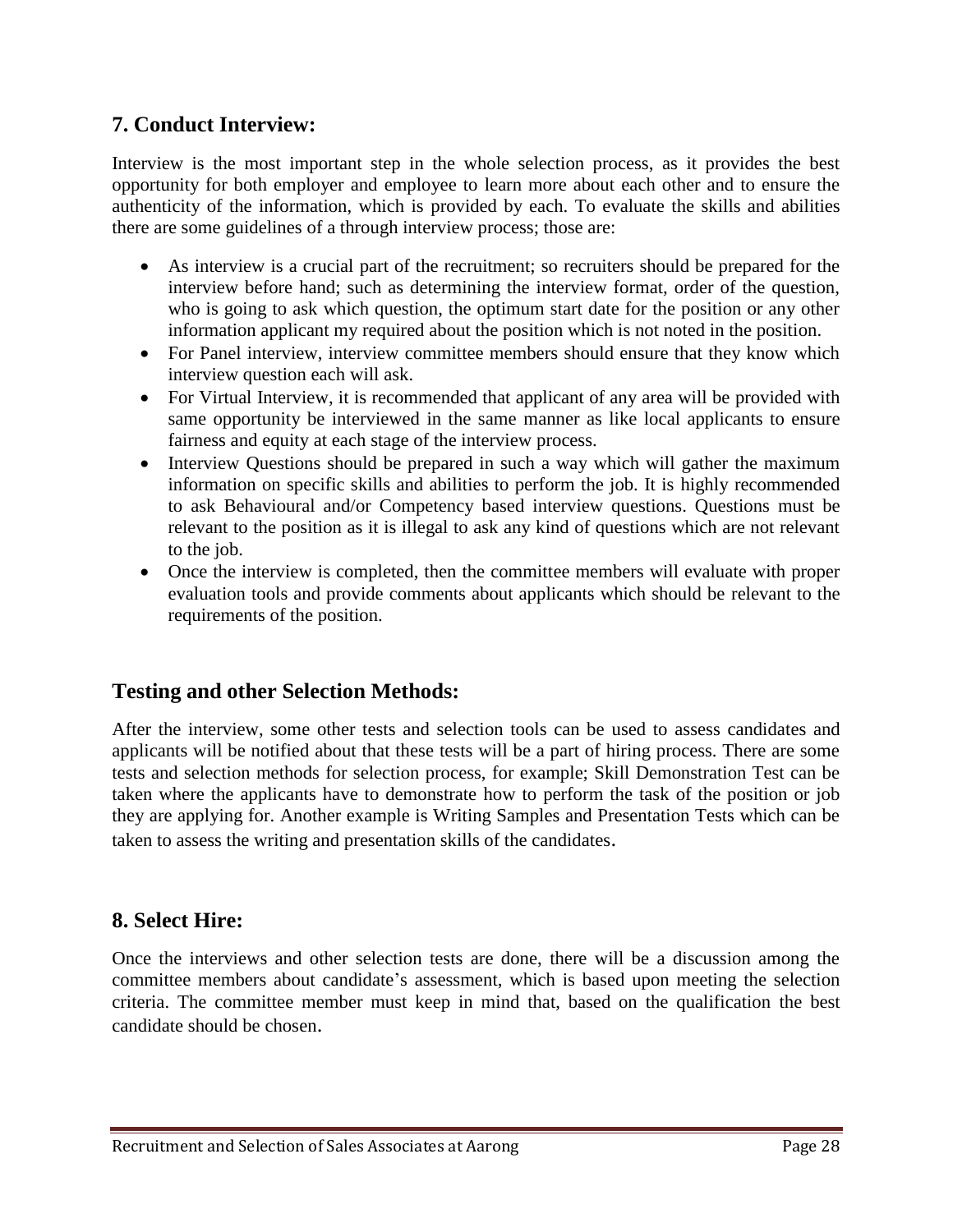#### **Reference Checks:**

Reference Checks should be done, after the selection for the hiring. Failure to check can have serious legal consequences so it is also an important part of the selection process. The goal of reference check is to obtain information about a candidate's behavior and work performance which is also very crucial information to make final selection. It is recommended that these information and references should be obtained from current and previous supervisor who has the clear assessment of the job performance of the candidates. Additionally if possible it is recommended to obtain the copies of past performance reviews. There can be several reference checking option such as, Online Applicant Reference Checking or Phone Reference Checks etc but whatever the option is used, the collected information should be considered as part of overall decision making.

#### **9. Finalize Recruitment:**

The last step of recruitment and selection process is to Finalize Recruitment. Before initiating the job offer the it is recommended to check some key issues of the selection process, such as; review the duties and responsibilities of the post and ensure that those are clearly mentioned in the job description and interview process, ensure that selection criteria is based on required qualification for the position by reviewing, confirming that based on selection criteria interview questions are matched and all the applicants were treated equally in the recruitment, screening and the selection process etc. During the offering time the compensation package, paid time, other benefits, development and learning opportunities etc should be discussed with the finalist.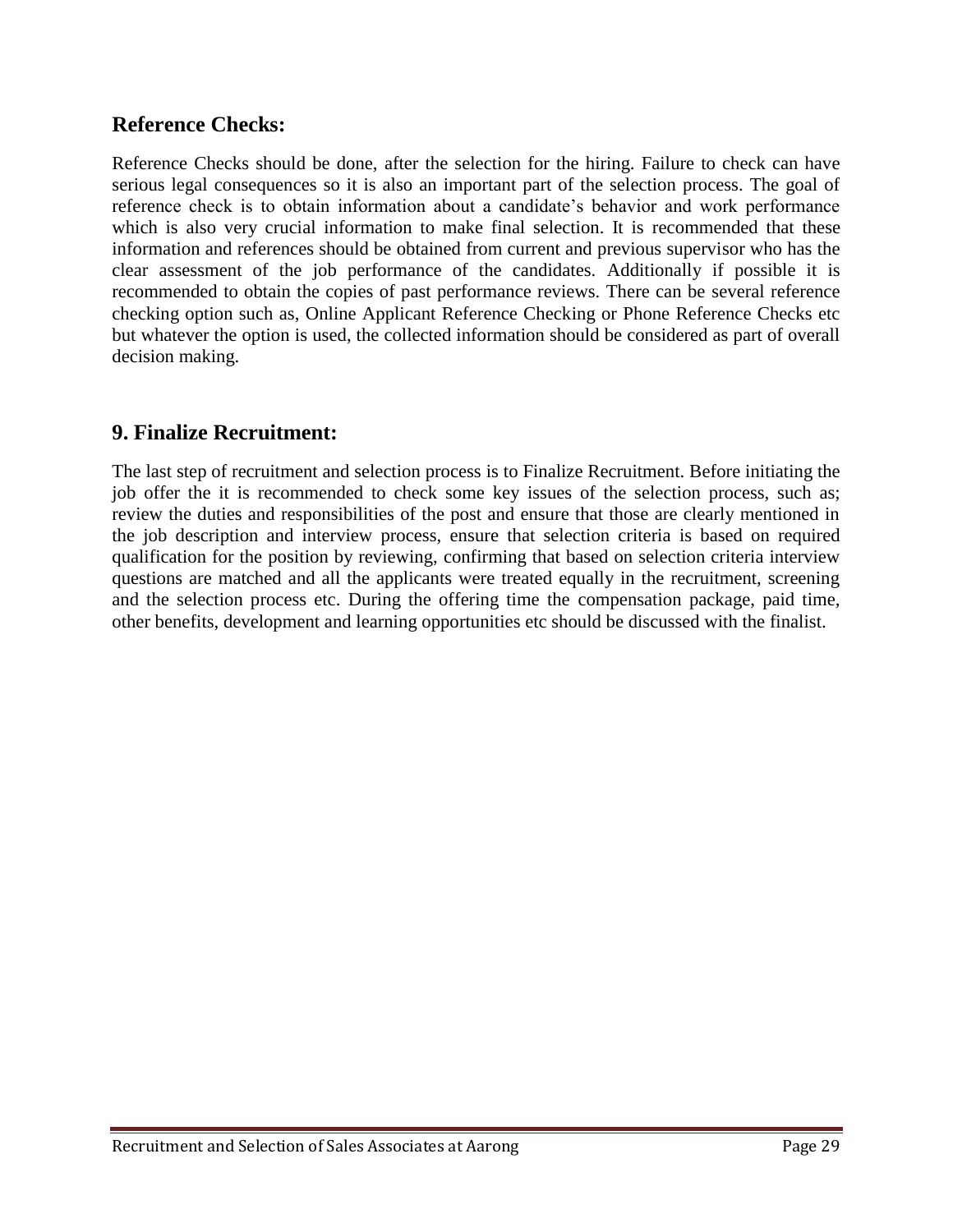

Figure: Recruitment & Selection Process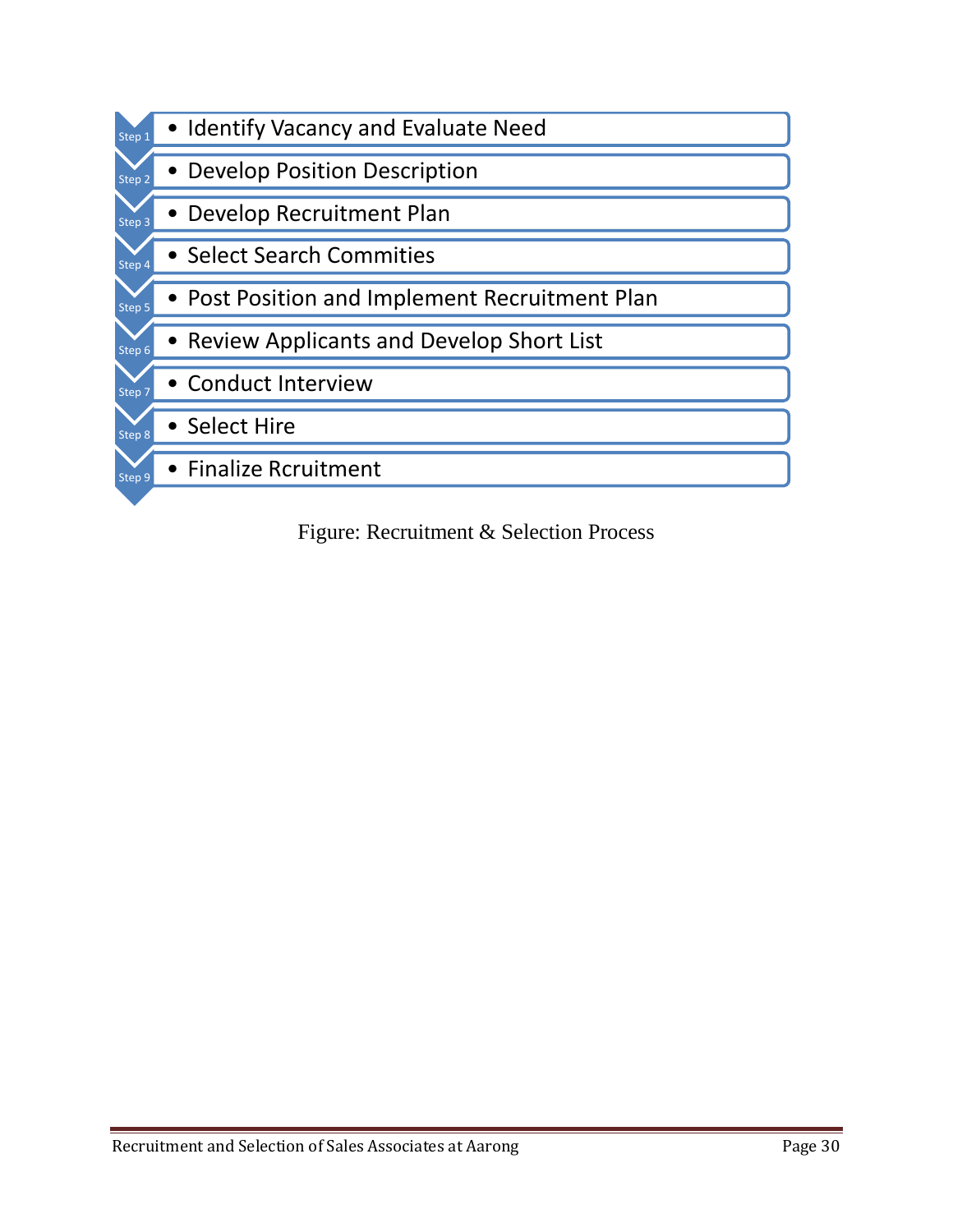# **Chapter 2: Recruitment of Sales Associates in Aarong**

Aarong carries the whole recruitment and selection process which become easier for having its own in-house recruitment and selection team. Though there is a separated training team but they also play a crucial role in the selection process. However the Sales Associates who are also called Project Staffs in the Aarong stay in the probation period which is 6 months. The employees are closely observed by the outlet manager in these 6 months ; so that they could keep record of their performance and give feedback and score in the Performance Appraisal on correspondence of performance indicators. The employee who will full-fill all the required criteria and obtain minimum marks in the performance evaluation will be confirmed as the permanent employee of the organization.

### **HR Forecasting:**

Recruitment team of the Aarong starts their recruitment process for the Sales Associate from the HR planning and forecasting. The recruitment team estimates the number of Sales Associate need to be recruited. This forecasting is done by considering some factors; such as:

- Turnover Rate and Trend
- Festivals and Occasion
- Number of Customer Presence in the store
- New store Opening

### **Job Posting:**

When the recruitment team know the number of employees needed for the store through forecasting; they go for Job Posting. For Sales Associate recruitment Aarong mostly goes for External Recruitment. However, sometimes few temporary sales people who worked for contractual Eid Service are retained to fill up the emergency vacant positions and those contractual employees were also recruited through external recruitment procedure like the regular employees. So we can say that Aarong always consider External Recruitment procedure for Sales Associate Position. Advertisement of job vacancy is done through posters, newspaper ads and also announcing in Bdjobs.com with specifying the requirements of application in the position of "Sales Associates" in Aarong. The minimum requirements for the Sales Associate position are: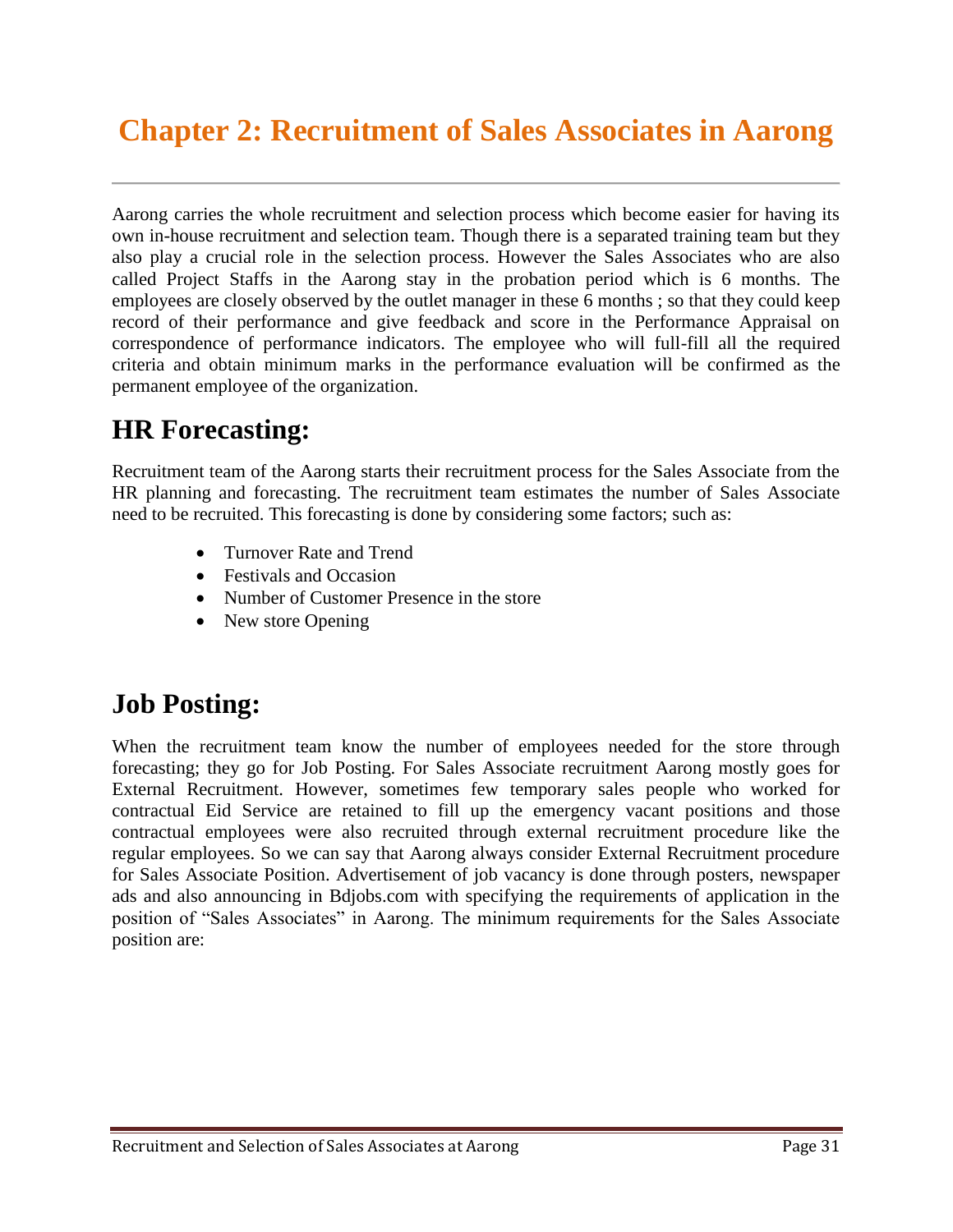- Education: The applicants should be at least pass the HSC or equivalent field of study and must have enrolled or studying for graduation.
- Experience: No experience necessary for the position though experience candidates are given preference.
- Skill: The applicants should have satisfactory language skills and should have smart looks or in other words pleasant grooming.
- Age: The age limit to apply for the post is 18 to 26

### **Resume Collection:**

Once the job posting is done then the next step is collect the resumes. Most of the resumes are collected from the outlets Resume Drop Box and sometimes collected from the Resume drop box of Aarong Head Office. After a good number of resume collection, the selection process starts. However, the recruitment and selection process is completed approximately within 20days of the job posting and joining is completed within 10 to 12 days of the final selection.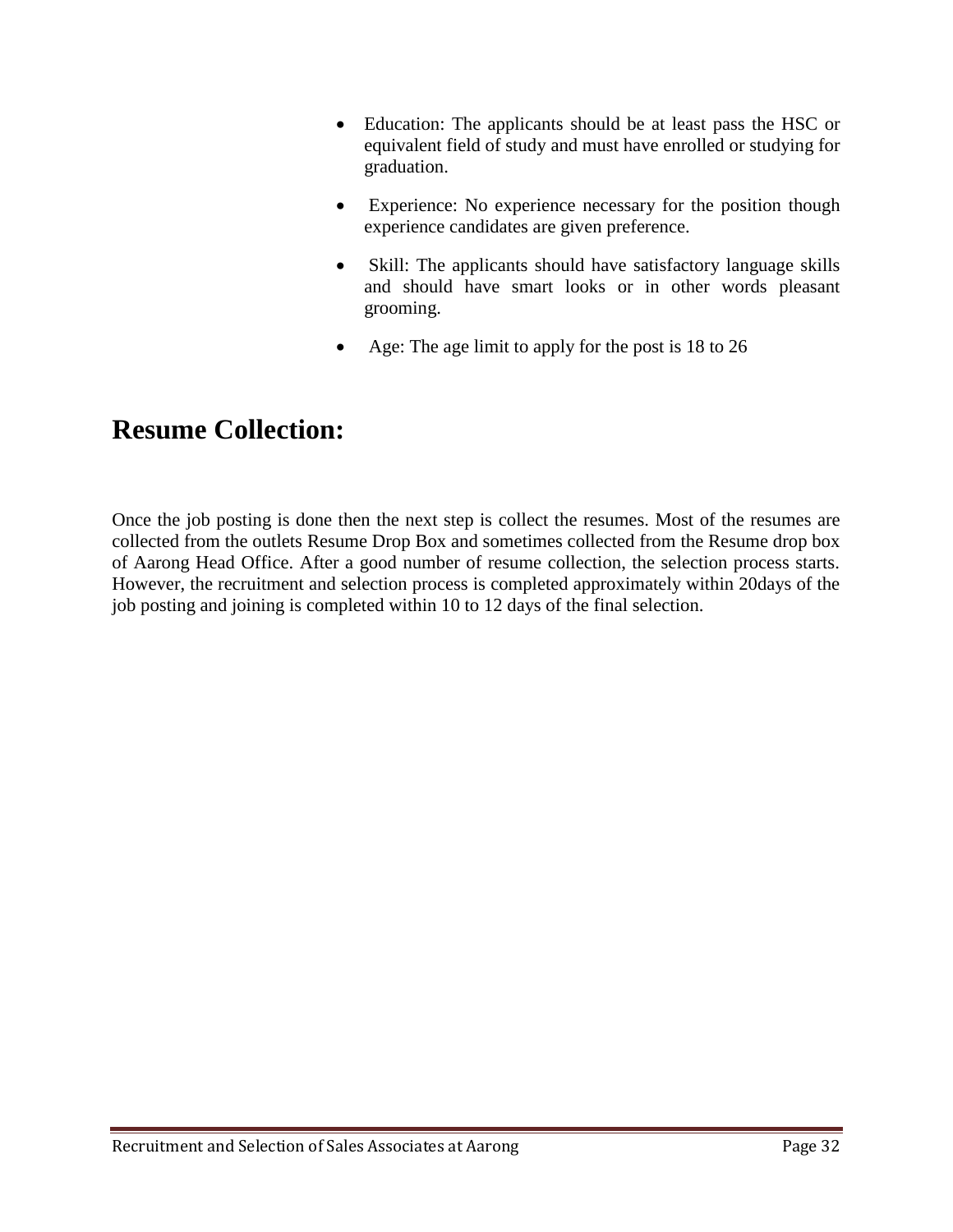### **Selection Process of Sales Associate in Aarong**

HR people of Aarong think selection process is one of the crucial part of the Sales Associate recruitment; because if the sales force is not recruited efficiently then the organization may get hampered. So recruitment and selection team ensures that the applicants who are selected must be capable enough to provide extensive customer service and maintain the organization"s image, reputation and culture. To choose the right candidate in right way selection process is divided into some steps. Those are:

- 1. Sort resumes to short list candidates for interview
- 2. Interview of candidates
- 3. "Pre-Service Training"" for selected candidates
- 4. Taking selection test after training session
- 5. Reference and Certificate Check
- 6. Job Offer

Selection process is described below:

#### **1. Sort resumes to short list candidates for interview:**

The first step is to sorting the all resumes to short list the potential candidates according to the requirements which was provided in the job posting. So while resumes are screened, recruitment and selection team become concern about the education, experience, age, grooming etc.

#### **2. Interview of candidates:**

Once the potential candidates are short listed from the huge number of applicants, then they are informed about the interview date and time through phone calls to each candidate with detail. As One by One interview process is conducted so each candidate is interviewed separately by the interview panel which is consists of two interviewers; one is Senior HR Officer of the outlet and another one is the concerned outlet manager. This interview panel closely judge the language skills proficiency, way of speaking, pronunciations, grooming, smartness, cooperativeness, eye contact, knowledge about customer service and other interpersonal skills as well.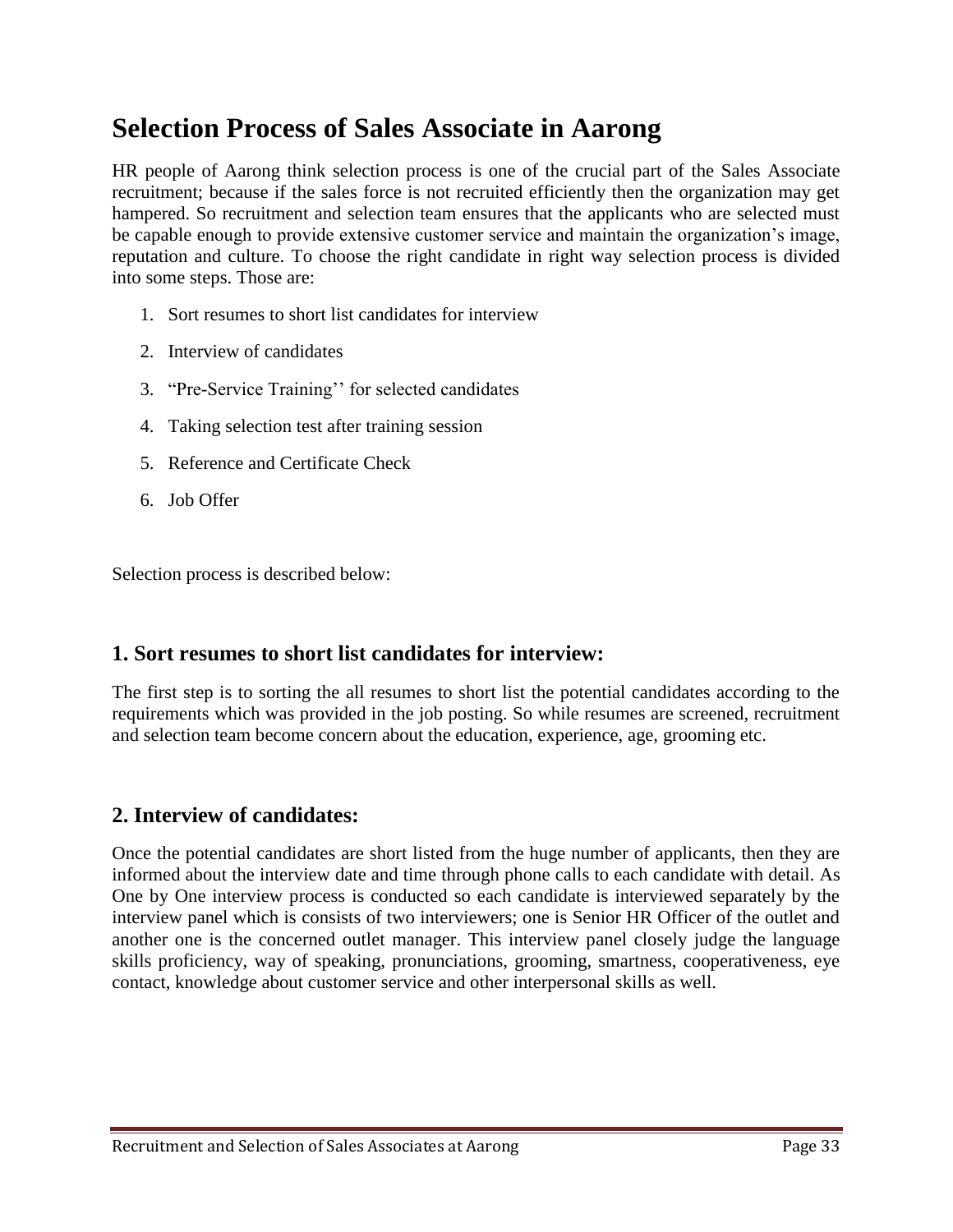#### **3. "Pre-Service Training'' for selected candidates:**

Pre-service training for Sales Associates is consists of two types of training . Those are:

- Regular Pre- Service Training
- Eid Pre-Service Training

#### **a) Regular Pre-Service Training:**

The regular pre-service training is provided to candidates who are selected from the interview for the regular sales position. It is a 2days training session where master module is followed. The module contains organization information, HR policies, product knowledge, sales policy, customer service. The content of this module is delivered through various methods to the trainee. Lectures, interactive group discussion, the question answer session, energizer games etc are some example of mostly used methods in this training. The objective of this training is the knowledge and behavioral development of the sales associates, so that they can have better knowledge about organizational information, HR policies, product, and sales policy and be proactive to give best customer service. Learning of the trainee is evaluated in the After Training Exam; which is taken by the trainers.

#### **b) Eid Pre-Service:**

The Eid Pre- Service training is designed specifically for the candidates who are tend to be selected for the Eid time only which is a contractual job. There are differences between Regular- Pre Service and Eid Pre Service; such as Eid Pre Service is conducted for a day and in one day the trainers try to provide a overall understanding by using summary of Regular Pre Service Training module. The main focus of this training is to provide knowledge about the product, sales policy and customer service. The same test is taken to evaluate and select the final candidates for the post of contractual sales job in Eid –time.

#### **4. Taking selection test after training session:**

"Selection Test" is a technique to evaluate the learning of the candidates from the Pre Service Training. There are two part of the test one is Qualitative Test and another one is Quantitative Test. The Qualitative Test is taken during the training time through close observation of the trainers on the behavior and grooming of the trainee and the Quantitative test is basically a written test where trainee has to answer the question related to the lesson provided in the training. To pass the test the candidates must obtain 60% marks in both the test combined.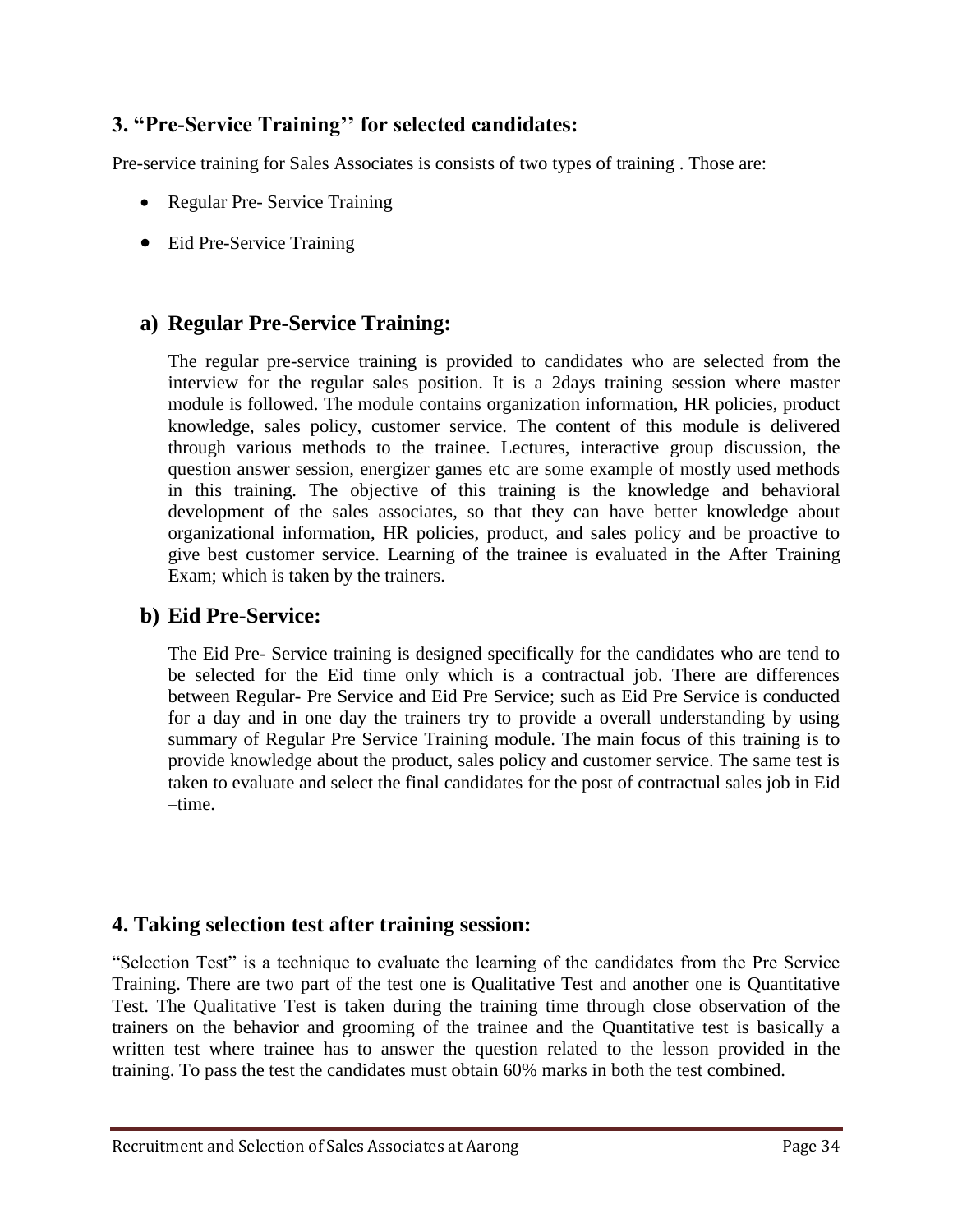#### **5. Reference and Certificate Check:**

After the selection is done through the test; then the HR team carries out the background investigation of the potential candidates by checking their all certificates, references etc to ensure the authenticity of the information given by the candidates. The educational certificates are checked to make sure that there is no fraud.

#### **6. Job Offer:**

After the verification of the certificates and references the candidates finally become eligible to join the sales associate team of the Aarong; so they are requested to carry the joining procedure of the Aarong. However, the candidates can anytime deny joining the organization and in that case the organization will never force any candidates to join. Selected employees stay in the probation period for the 6 months; though they can be terminated anytime due to irregular attendance, sexual harassment, financial misappropriation and any other activities which can be considered as the violation of the HR policy of the organization. Besides, probationary employees can be terminated after 6 months due to poor performance.

The Recruitment and Selection Process of Aarong Project Staffs can be summarized with showing it in a flow diagram which is shown in the next page: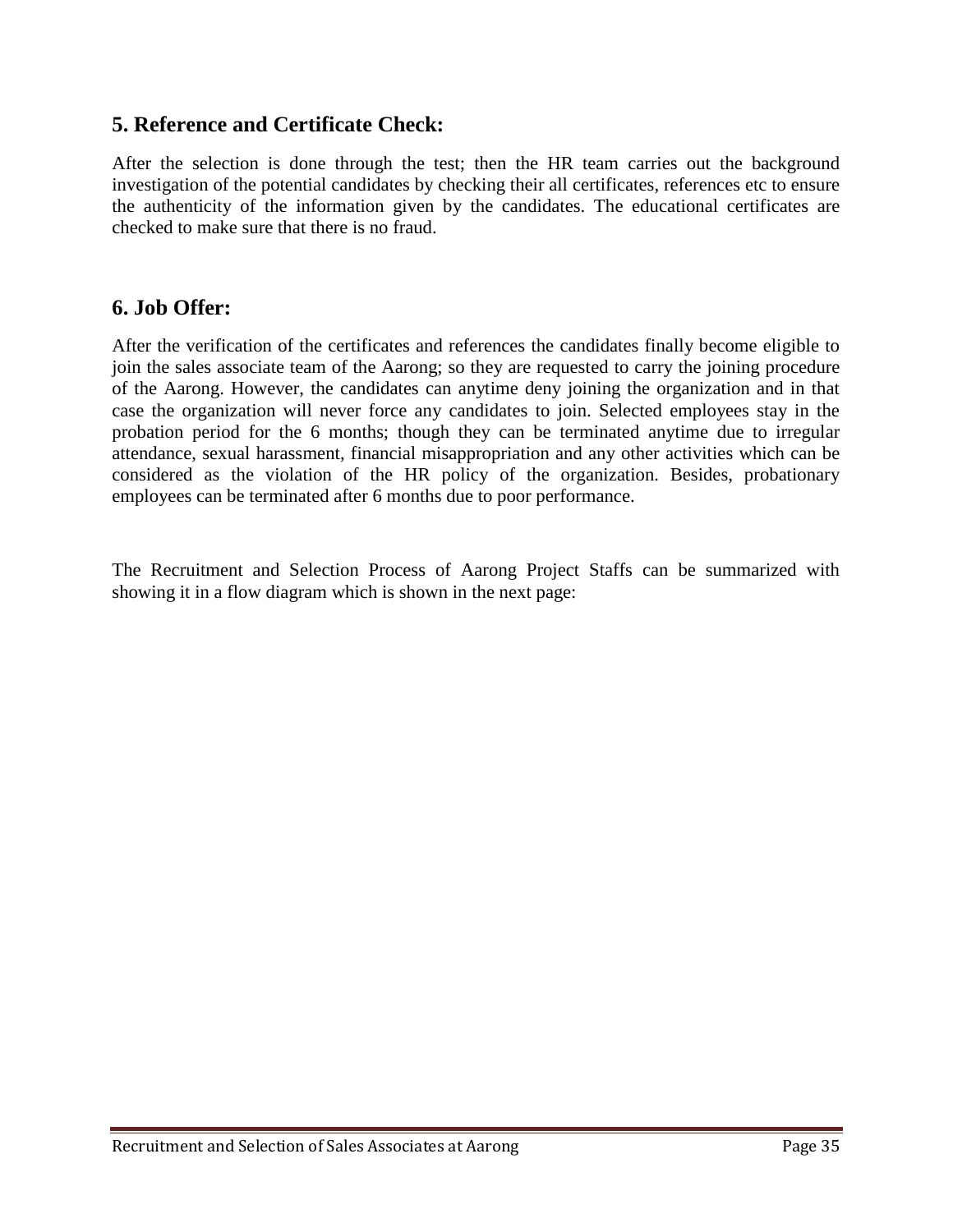

**Figure: Selection process of Aarong**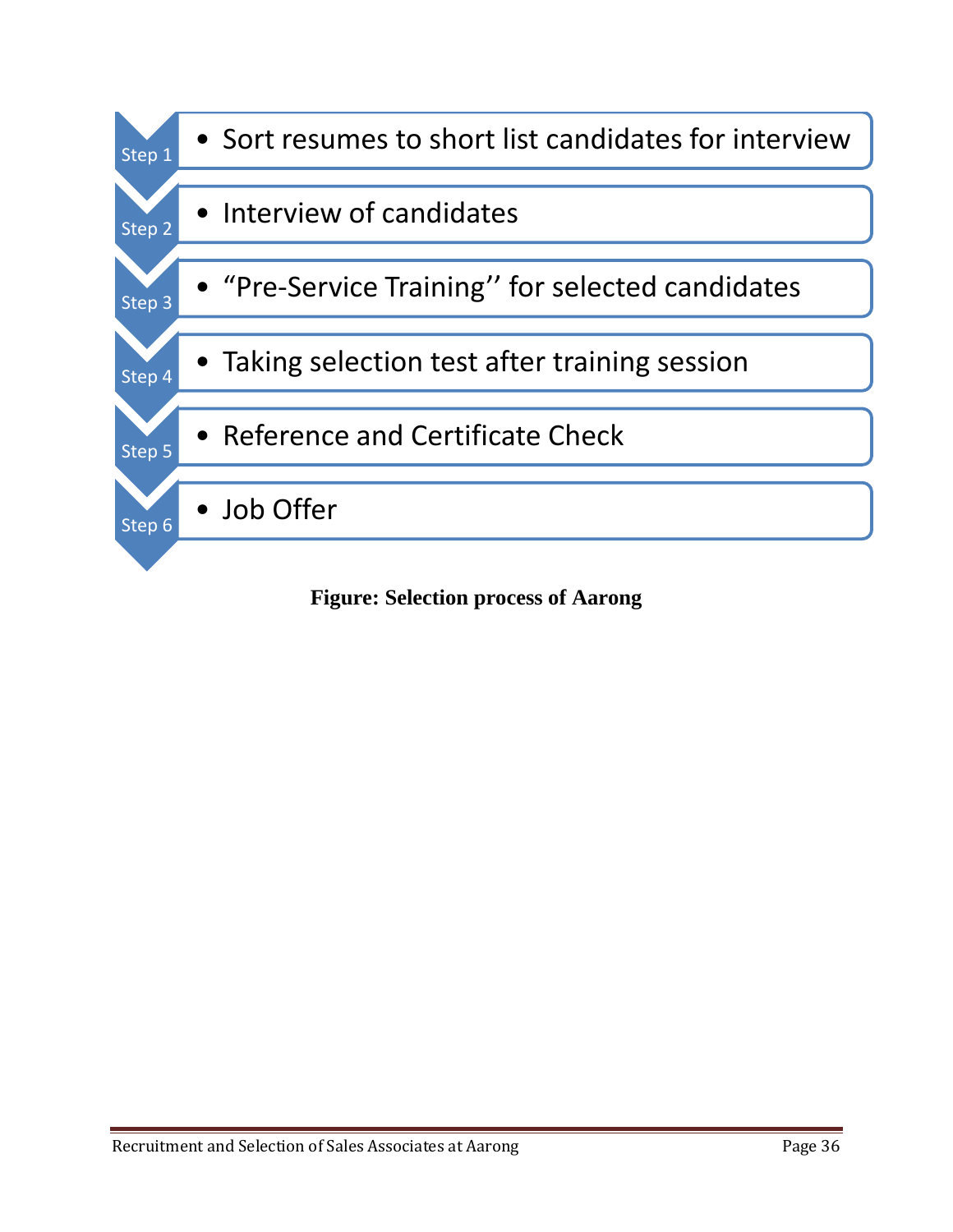# **Chapter 3: Analysis**

In the above two sections, a general Recruitment  $\&$  Selection Process along with Aarong's Recruitment & Selection Process has been discussed with diagrams. From the diagram and the discussion we can easily understand that more or less all the steps of general recruitment and selection process are touched by Aarong but the process is dependent on the Aarong"s own culture, context, size and industry which it belongs to. For example; like the general process, Aarong at first Identify the Vacancy numbers and evaluate needs through HR Forecasting. As the position of sales associate is not new in Aarong, so they do not have to develop the Position Description but they always review the previous position description of sales associate before starting recruitment process. In the Recruitment Plan part they determine the Placement Goal and then go for job posting through using some options like Internet Job Post, Print Advertisements, Employee Referrals. From Employee Referral recruitment team gets a smart number of potential and reliable candidates resume. Although Aarong mostly goes for the External Recruitment but sometimes they do internal recruitment as well by recruiting contractual employees of Eid Pre-Service as permanent one. However, after the end of initial application period recruitment and selection team which is previously determined, collects resumes from the sources; but sometimes when there is a shortage of potential candidates, recruiting team consider the resumes of "Expressions of Interest" who delayed to drop their resumes in due time. After that, selection team review the applicant's resume to develop a short list which is based upon minimum requirements of Education, Experience, skill and Age. Then comes the crucial part "Interview of Candidates' for sales associate recruitment Aarong goes for the One by One Interview. The questions asked by the interviewer are pre decided. After the selection from interview round Aarong"s Training Department provide training to the selected candidates and take a Test as an another Selection Tool to evaluate their learning and ability to perform and based on the Training Test marks the selected candidates are finally invited for "Documentation" or Reference Checks. After clearing the Reference Checks finally the recruiters offer the job and Finalize Recruitment. Though the recruitment and selection team of Aarong provide their best effort but due to some unavoidable circumstance sometimes challenges occurs and hamper the efficiency and effectiveness of work.

According to my experience and observation some challenges are mentioned below:

- Sometimes the location of new outlets creates shortage in supply of potential candidates for other outlets; such as, recruitment of new outlet of Jamuna Future Park creates shortage of candidates in Gulshan outlet; as some candidates who live in Baridhara or near to that area are now interested to work for the Jamuna Future Park Outlet rather than Gulshan.
- Sometimes repetition of, the same person"s resume hamper the effectiveness of work.
- During the interview call the interruption of trainees decrease the flow of work.
- Sometimes it becomes difficult to provide the address of Head office (Interview Venue) as it is not familiar to everyone and it increases the absenteeism rate on interview day.
- One by one interview process become time consuming during the peak period (Eid Pre Service) for recruitment.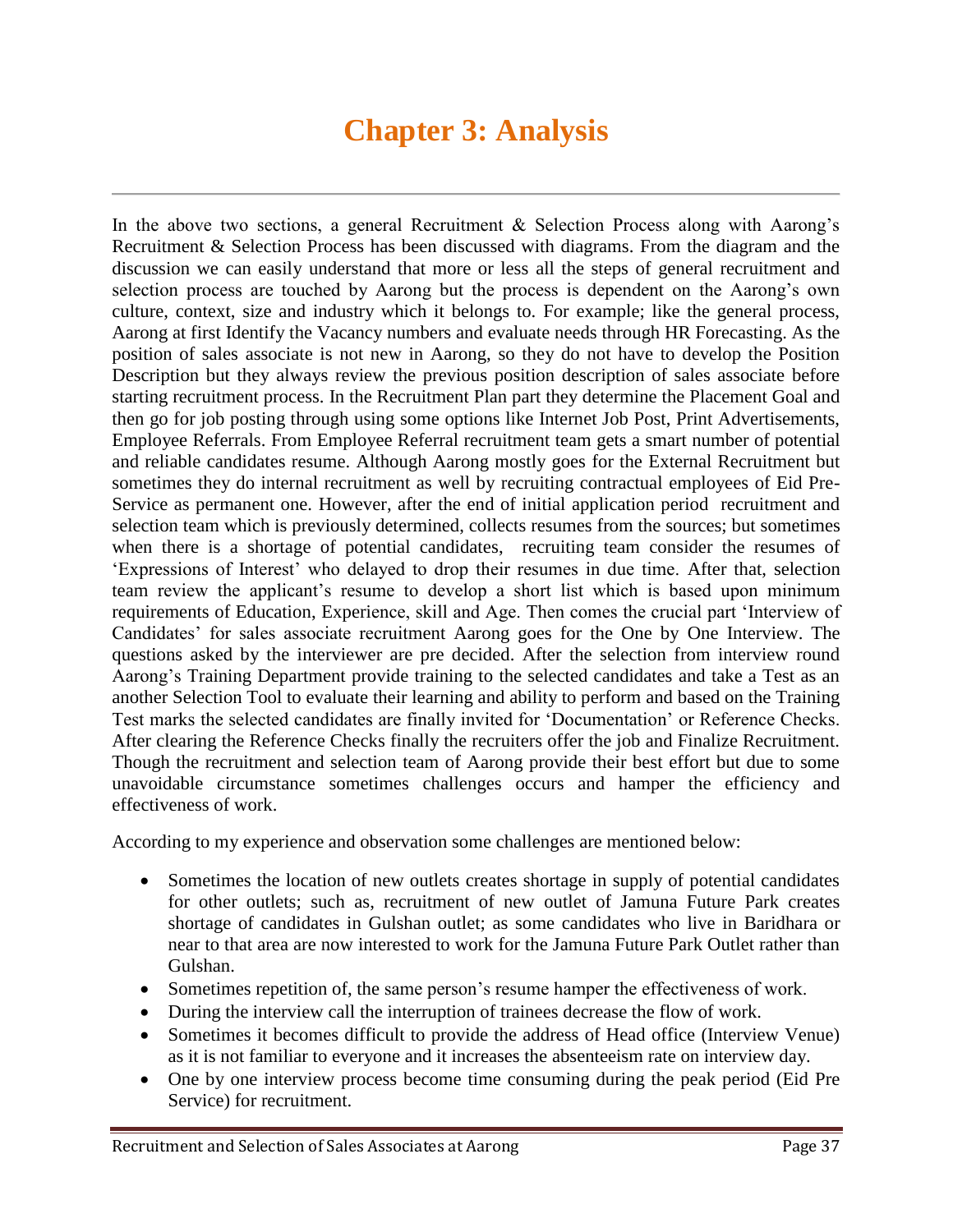- Though the Trainee of Regular Service gets enough time to take preparation for the written exam but in Eid Pre Service Training candidates have very short time to take preparation, as they had to cover whole summary content of the regular training in one day and attend the written exam in that day as well. As a result, some candidates who are good at appearance and have satisfactory interpersonal skill cannot give their best effort in the written exam as it become too much information to process in a short span of time.
- Though officially the documentation or reference check timing is specific but due to some reasons sometimes selected candidates come for reference check anytime they want, which creates an interruption in other work. As reference checking and documentation takes time so this long interruption hamper the flow of my other works.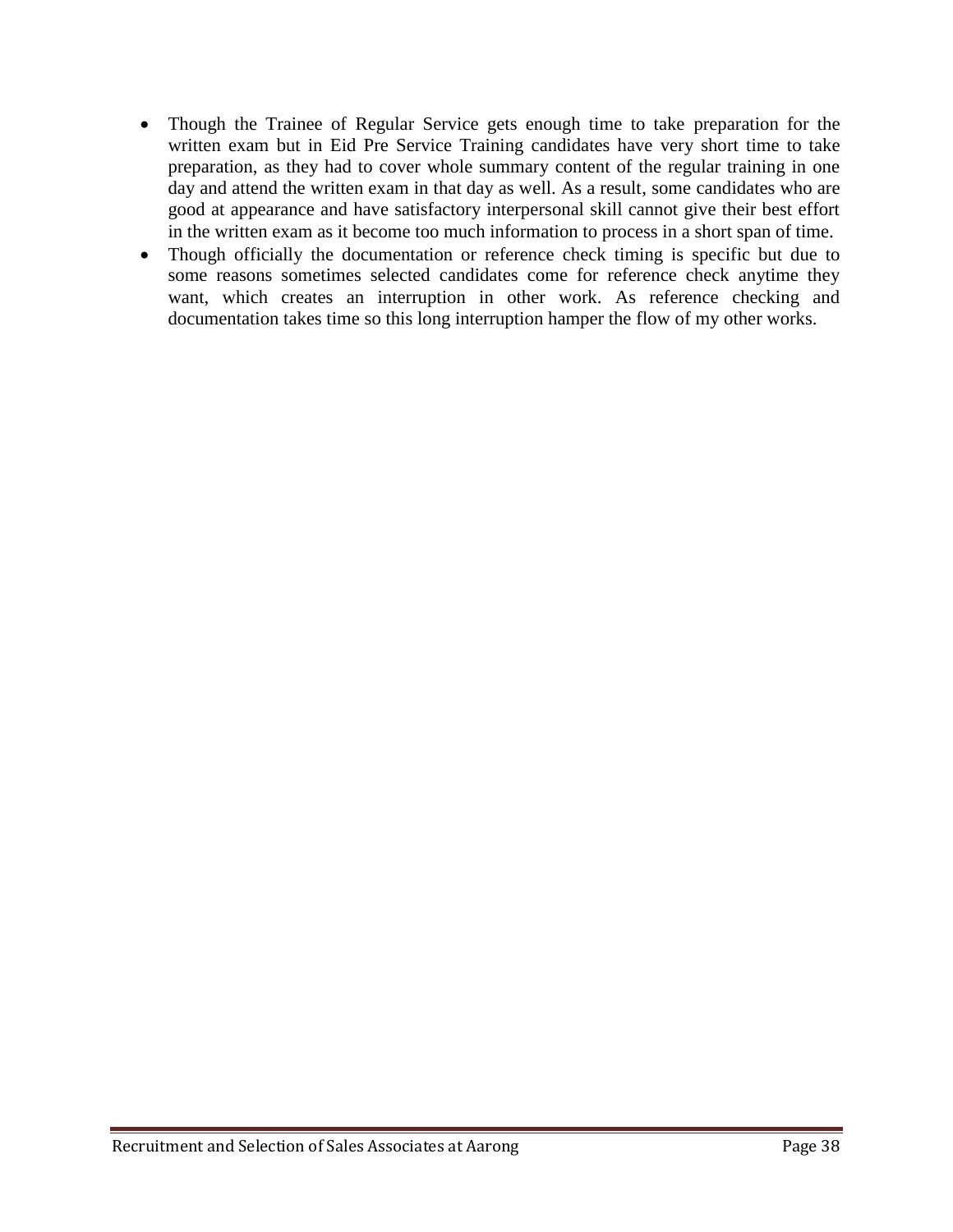# **Chapter 4: Recommendations**

- Online Resume Bank: Aarong should create an Online Resume Bank of their own, so that the process of recruitment can be more broadened and they can have candidates to choose form.
- Outlet Location: For future employment, setting up new outlets should be more analyzed so that candidates do not have to overlap between options.
- Group Interview: Group Interview is recommended rather than One by One Interview; as it will save time and will give opportunity for recruiters to find out the people who stand out in the crowd and have better interpersonal skills.
- Interview at Outlet: As everyone is aware of their nearby outlet address; so it becomes easier for them to find out the interview venue. Since interviews were taken previously in the outlet; so it can be recommended to arrange the interview in the outlet more frequently. Moreover, it will help to reduce the absenteeism rate in the interview, as for some candidate it is not convenient.
- More Time for Training: Trainee of Eid Pre Service should be given more time to be more prepared for the written test.
- Provide a Book of Rules and Regulations: Aarong can provide the Eid Pre Service sales associates with a book of the organization"s rules and regulations so they can carry it with them when going to work.
- Training Result: It is highly recommended to provide training result and documentation information to candidates who are selected over Text Messages (i.e. SMS) rather than phone call to save the time and to provide them a proper evidence of the information.
- Specific Date for Reference check: Reference checking or documentation date and time should be strictly maintained.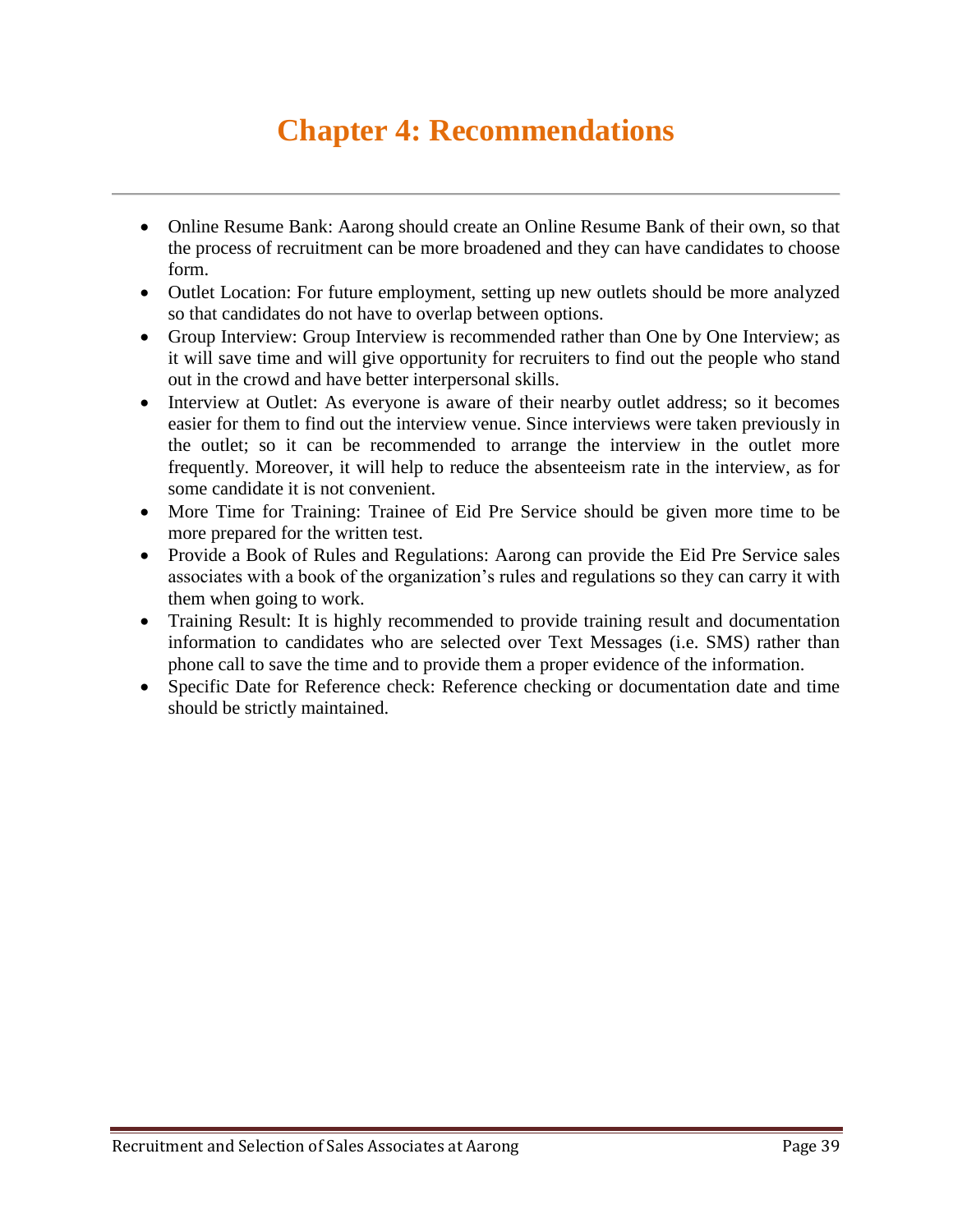# **Chapter 5: Conclusion**

Aarong, a social enterprise of BRAC is always dedicated to improve and develop internally. It practices the modern recruitment and selection procedures. It allows diversity among employees such as minorities and women. I have learnt about the recruitment and selection procedures of sales Associates of Aarong. In this report I have tried to full fill the all criteria that are needed in this report. From my internship experience and analysis of the report I learnt that Aarong is very strict about the reference check so that the background of the employees assessed which is a good initiative. Another praiseworthy initiative is that, they provide training to the sales associates; which helps them in developing their employability. Aarong follows the concept of equal employment opportunity and their endless effort in recruitment and selection process makes them standout from others.